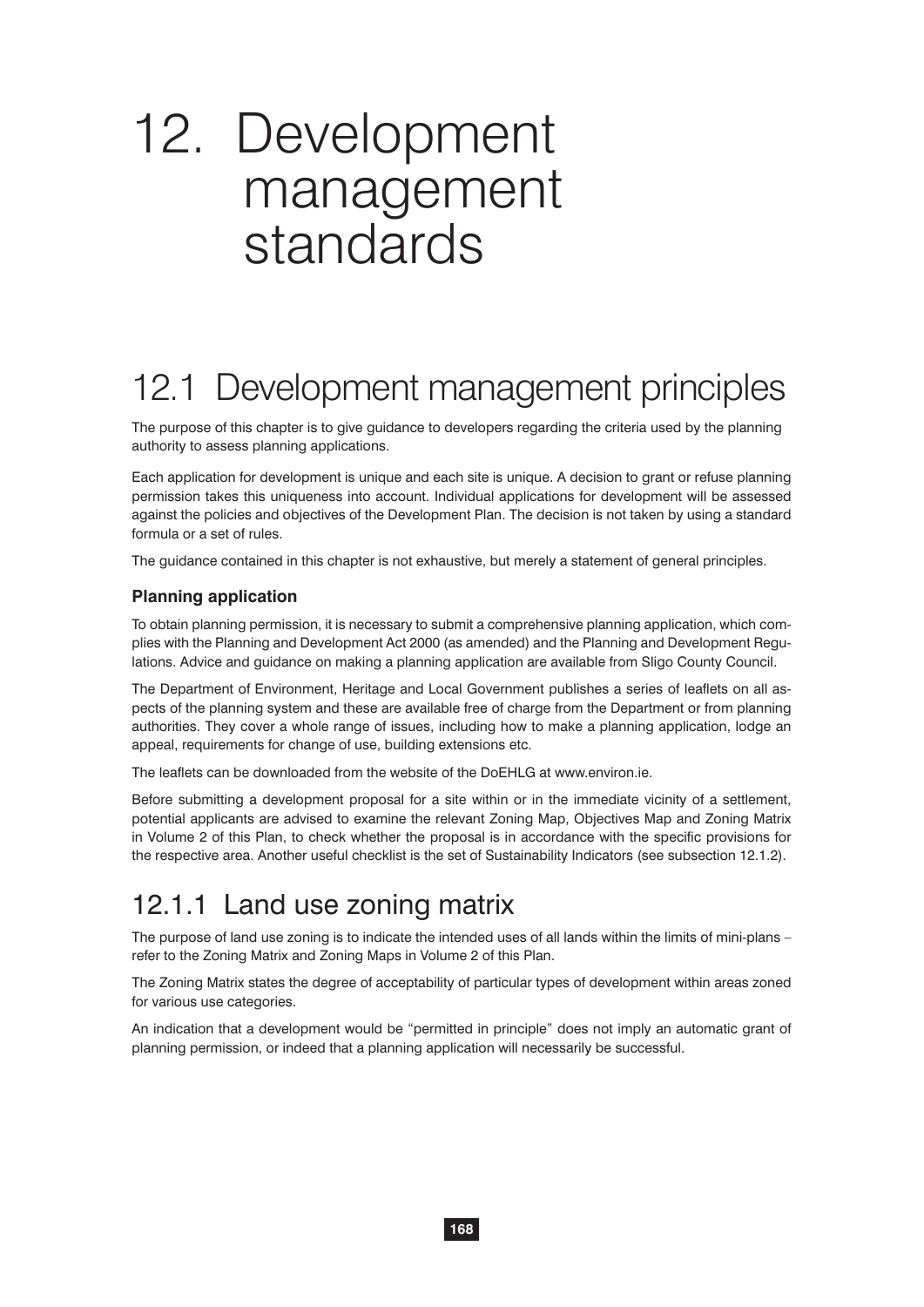#### **Zoning categories**

| <b>MIX</b> | village centre-type mix of uses                                     |
|------------|---------------------------------------------------------------------|
| <b>COM</b> | commercial uses                                                     |
| <b>RES</b> | residential uses                                                    |
| СF         | community facilities                                                |
| <b>BUS</b> | business, enterprise and light industry                             |
| ΤΟυ        | tourism-related uses                                                |
| ΟS         | open space (public, private, natural/semi-natural, green corridors) |
| SPF        | sports and playing fields                                           |
| NR.        | natural resource reservation                                        |
| PU         | public utilities                                                    |
| TPN        | transport and parking nodes                                         |
| BU         | buffer zone                                                         |

#### **P Permitted in principle**

A use that is permitted in principle is one which the local authority accepts in theory in the relevant zone. However, it is still subject to the normal planning process, including the consideration of all relevant policies and objectives outlined in the Plan.

#### **O Open for consideration**

A use open for consideration is one which the local authority may permit where it is satisfied that the suggested form of development will be compatible with the policies and objectives for the zone, will not conflict with the permitted uses and conforms with the proper planning and sustainable development of the area.

#### **N Not normally permitted**

Development not normally permitted in a particular zone is one which will not be entertained by the local authority, except in exceptional circumstances. This may be due to its perceived effect on existing and permitted uses, its incompatibility with the policies and objectives contained in this Plan or the fact that it may be inconsistent with the proper planning and sustainable development of the area.

#### **Existing non-conforming uses**

The extension/expansion of existing non-conforming uses in each zoning category shall be assessed on its merits. Nothing in the Zoning Matrix shall be taken as necessarily precluding the reasonable extension/ expansion of non-conforming uses or the conversion of these developments to similar uses.

#### 12.1.2 Sustainability indicators

These indicators act as a simple checklist for developers and the local authority to address a number of issues relating to the sustainability of new development.

#### **Mix of uses – is the development in an appropriate location and does it encourage an appropriate mix of uses?**

Where appropriate (e.g. town and village centres, new large-scale developments, mixed-use zones, along major transportation routes and transport nodes) a mix of uses should be incorporated into the development, such as housing, commercial, educational, leisure, live-work units, crèches, community facilities etc. This will enable easy access for all to facilities and could also contribute to a reduction in traffic generation.

#### **Mix of dwelling types – does the development encourage a mix of dwelling types?**

To address the social balance within communities, there needs to be an adequate mix of types of housing, including affordable and social housing. Provision for this is made under Part V of the Planning and Development Act 2000. There is also a need for a mix of dwelling sizes within housing developments - i.e. one-, two- and three-bedroom houses, apartments, townhouses etc. – to cater for a changing demographic.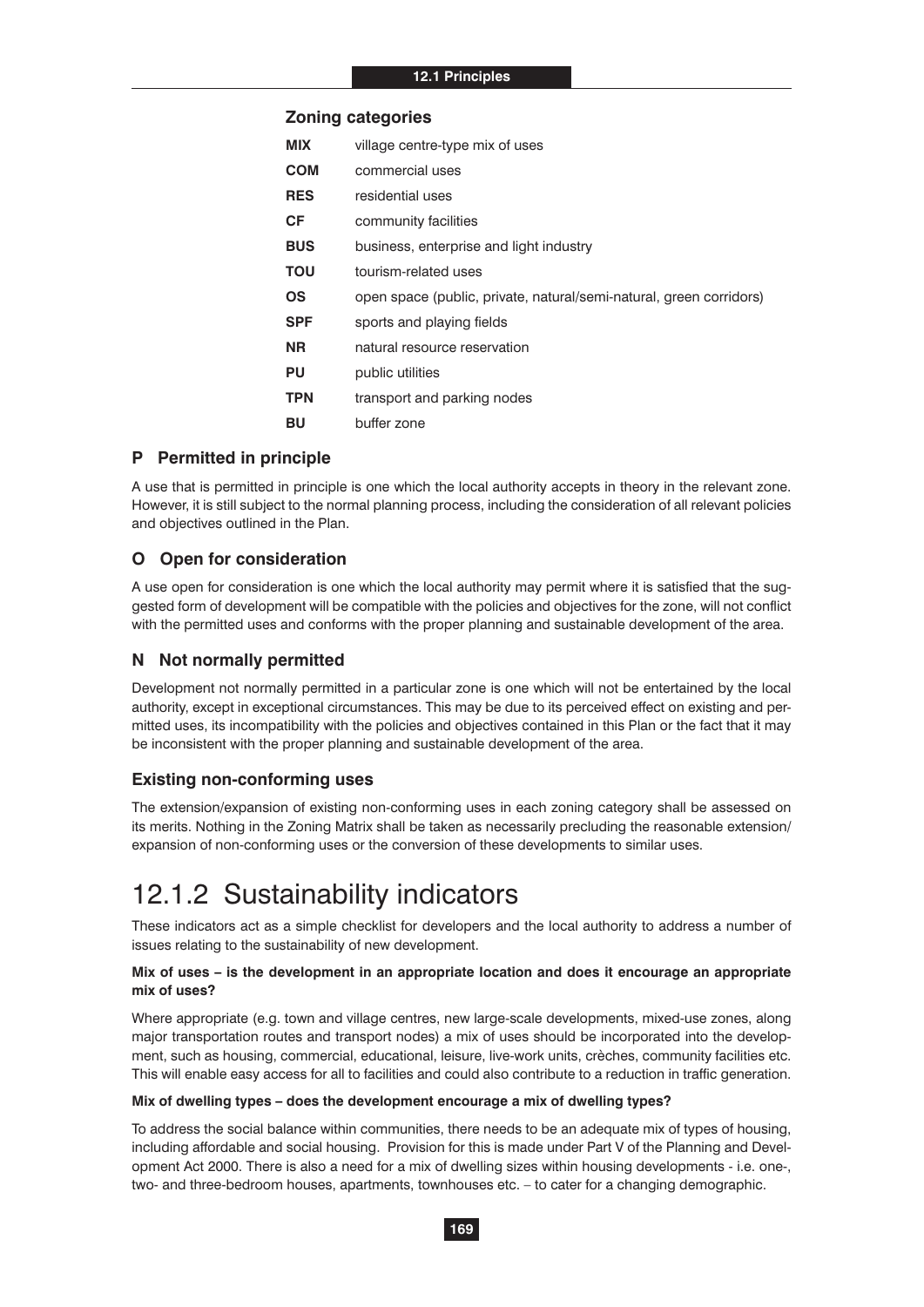#### **Development density – does the development encourage higher densities?**

Density indicates how heavily developed a particular site is. Higher densities should generally be encouraged, particularly in town and village centres, at transportation nodes and along major transportation routes. However, higher densities should only be permitted where an important emphasis is placed on qualitative standards in relation to design and layout, so that the highest quality residential environment is achieved.

#### **Footprint ratio – does the development utilise the land well?**

This indicator will reveal how much of the site is built over, and thus how much of it is available for public or open space. The footprint ratio may be a factor in creating a balanced and sustainable development.

#### **Green space – does the development include useable green areas?**

This indicator addresses the quality and usability of the green space provided. Open space can be used for leisure and productive uses such as vegetable gardens. It can also be beneficial in providing potential habitats for wildlife.

#### **Mix of open space - does the development include a mix of open space types?**

It is essential that there is a mix of open space types throughout the town/village area and also within largescale new developments. The mix could include agricultural use (e.g. allotments) in certain areas, leisure and amenity areas (sports, public parks), public open space (streets and squares) and wildlife areas/parks (linear parks, lakes/ponds, wildlife corridors, reed beds, woodland etc.).

#### **Waste - does the development address the issue of waste?**

Development should address issues such as construction/demolition waste recycling and the location and provision of household/business recycling. All development should provide adequate facilities to enable a high standard of waste management to be applied to those wastes arising from the development when used in accordance with its intended approved use.

#### **Energy use – has the development considered and addressed energy consumption and its reduction?**

Development should seek to reduce energy use in buildings by using energy-efficient design, integration of solar-heat energy within building design, building fabric, consideration of the topography etc. (more information on these issues can be obtained from Sustainable Energy Authority Ireland – www.seai.ie).

#### **Water use – has the development used water-efficient design, i.e. for collection, storage, efficient use and recycling?**

Clean water is a key environmental resource. Water should be recycled and used more efficiently where possible. Development proposals should demonstrate a consideration for the inclusion of a rain water harvesting system so as to avoid the use of potable water in appliances such as toilets, washing machines, dishwashers and outdoor taps.

#### **Transport mix – is there adequate provision and access to all modes of transport, including cycling and walking?**

As transport is a major energy user, sustainable transport is important in creating sustainable developments. Access to good-quality transport facilities should therefore be integral to all new developments, with an emphasis on integrating land use and transportation facilities (e.g. cycling, walking, rail access and bus access). As well as promoting a comprehensive and integrated transport strategy, it is also important to consider mobility management plans and the integration of different transport modes.

In residential developments, road design should minimise the impact of the car, and promote a transfer to more sustainable modes of transport. An emphasis on walking and cycling routes/linkages should be a priority within new residential developments.

#### **Sustainable use of land – does the development proposal conform with the sequential approach?**

In terms of efficiency of land use, it is important to use land in a more economic and efficient manner, particularly within urban environments. In the interests of sustaining compact settlements, it is recommendable to use land within town/village centres before developing greenfield sites. To this end, the Council will promote, where suitable, the reuse of brownfield and derelict sites.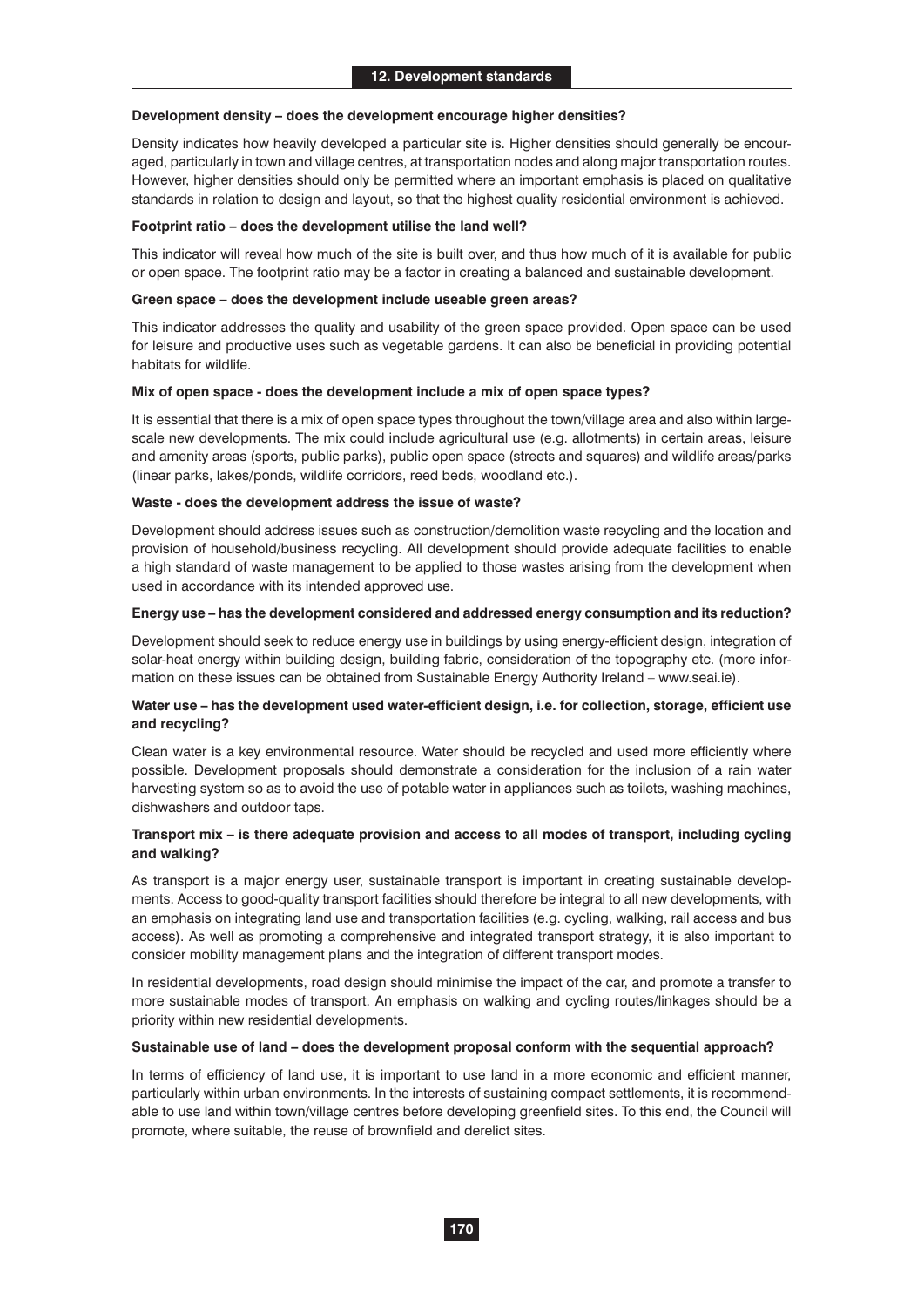#### $CO<sub>2</sub>$  emissions – what are the overall  $CO<sub>2</sub>$  emissions associated with the building's energy **consumption?**

In 2002 the EU adopted the Building Energy Performance Directive 2002/91/EC (EPBD), which contains a range of provisions aimed at improving energy performance of residential and non-residential buildings, both new-build and existing. This Directive was transposed into Irish legislation as Regulations in 2006.

The EPBD requires that specific forms of information and advice on energy performance be provided to building purchasers, tenants and users, enabling them to take this issue into consideration in any decisions on property transactions.

As part of the Directive, a Building Energy Rating (BER) certificate, which is effectively an energy label, will be required at the point of sale or rental of a building, or on completion of a new building.

## 12.2 Site development standards

### 12.2.1 Residential density

Increased densities are intended to maximise the use of existing infrastructure, support the feasibility of appropriate uses (i.e. neighbourhood centres), facilitate the development of public transport, and ensure that residents are located as close as possible to services and community facilities. In higher-density urban environments, where a high proportion of the population lives within reasonable walking distance of the shops and facilities they visit on a regular basis, a reduced dependency on car travel will result.

In turn, this will tend to lead to subsequent benefits such as reductions in air pollution and emissions, a safer and healthier urban environment, increased social inclusion and community participation (particularly for the older people, the less mobile and those without private transport).

In assessing residential development proposals, the Council will have regard to Government policy, which seeks to encourage more sustainable development through the avoidance of excessive suburbanisation and through the promotion of higher densities (*Sustainable Residential Development in Urban Areas (Cities, Towns and Villages)*, DoEHLG 2009).

Accordingly, in existing settlement centres, densities of 30–40+ units per hectare will be encouraged. Outside centres, densities of 20-35 units per hectare will be encouraged, whilst lower densities of 15-20 units per hectare will be accommodated on the edge of settlements. The key issue is that each site is different and in some cases a low density may be appropriate, while in other instances a certain increase in densities would be suitable (for example a courtyard development in the middle of a village or some infill sites within a village or town, where it is important to maintain the traditional streetscape).

Higher-density development can be achieved via a combination of dwelling types, e.g. new apartments, conversions, and three-storey town houses with private gardens. Single-category housing will be discouraged. Higher densities than those specified may be acceptable in certain locations when it can be clearly illustrated that an innovative and high-quality residential environment is proposed.

In exceptional circumstances, the planning authorities may determine a more appropriate density in any particular location by considering the following:

- a. the extent to which the layout meets all other criteria for residential development;
- b. existing densities in adjoining residential areas;
- c. the capacity of the infrastructure to absorb the demands of the proposed development;
- d. existing landscape and other features of the site;
- e. the housing need of the area;
- f. the amount of land serviced for housing in the area;
- g. principles of sustainability;
- h. design quality higher densities may be permitted in developments exhibiting high-quality design.
- i. proximity to main transportation routes;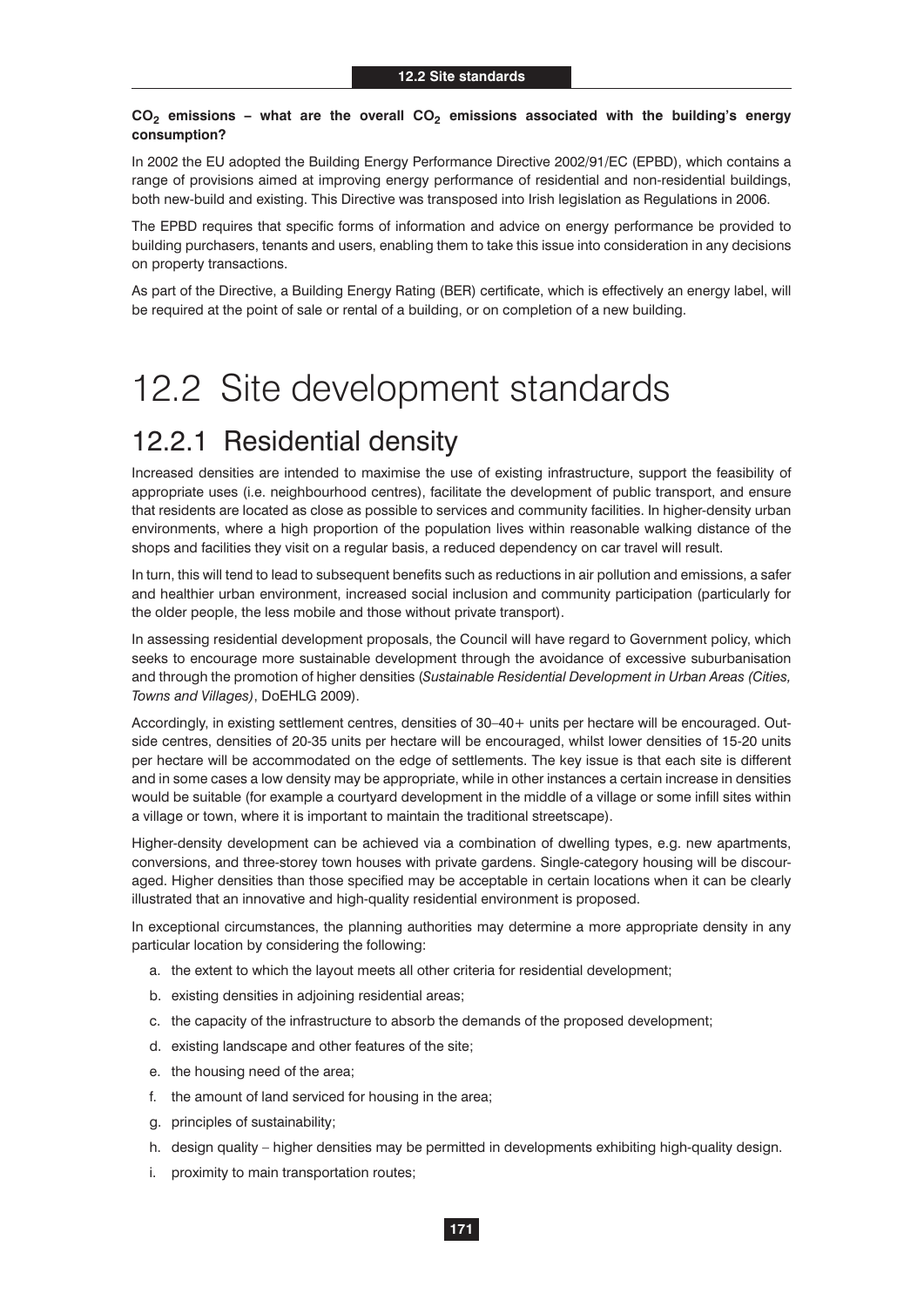- j. the level to which other density provisions have been met during the life of the Plan;
- k. levels of privacy and amenity;
- l. quality of pedestrian linkages between open spaces and to/from local facilities.

Apartments will normally be permitted in areas zoned RES, MIX and CF.

Developments which include accommodation for the elderly, students and those with disabilities and special needs will be assessed having regard to the particulars of each case.

Where relevant, plot ratios and site coverage standards will be recommended as part of the review of LAPs for Ballymote, Enniscrone, Strandhill and in the forthcoming Tobercurry LAP.

#### 12.2.2 Building/structure height

An increase in building height may be particularly suitable in certain circumstances, for example on focal/ landmark sites in towns.

In assessing all developments, the following factors will be considered in assessing building height:

- a. degree of overshadowing and loss of light to surrounding properties;
- b. degree of overlooking and consequent loss of privacy for adjoining properties;
- c. the scale and rhythm of the existing streetscape;
- d. the extent to which the building impacts on structures or spaces of architectural or historic importance;
- e. the extent to which the building impacts on important landmarks;
- f. the extent to which the building impacts on attractive public views from significant vantage points;
- g. the degree of impact of the building on the skyline;
- h. the degree to which the building may contribute to the overall townscape; in particular, care will be required in the treatment of rooftops and all machine/mechanical rooms will need to be adequately screened or designed as an integral part of the building;
- i. the quality of the overall design;
- j. the scale of the building in relation to surrounding urban space, together with the effect of the building on the quality of the space;
- k. the effect of the building on the microclimate in the immediate vicinity;
- l. the area of the site, and whether it is large enough to provide a visual transition (by way of open space, or a base of lower buildings) from the scale of surrounding development.

#### 12.2.3 Building lines

The planning authority will normally seek to ensure that development is not carried out in front of established building lines. Generally, it will be an aim to create a continuous building line along a street edge. Consistent building lines will also be encouraged in the design of community facilities and in new industrial/ enterprise park developments, where buildings will have a clear relationship with each other. Where located along roads of traffic importance, increased setbacks may be determined to provide for greater amenity, safety of road users and residents, and for future road widening.

Building lines may be relaxed in the following cases:

- $\blacksquare$  to incorporate key landscape features into the development layout;
- $\blacksquare$  to incorporate key landmark buildings;
- for innovative designs which can positively enhance the townscape;
- for innovative housing layouts, where the traditional setback from the public footpath is flexible due to new designs, with a decreasing emphasis on the minimum required space to the front of dwellings,
- to provide important areas of public open space, e.g. squares;
- to facilitate traditional building forms, such as open courtyards etc.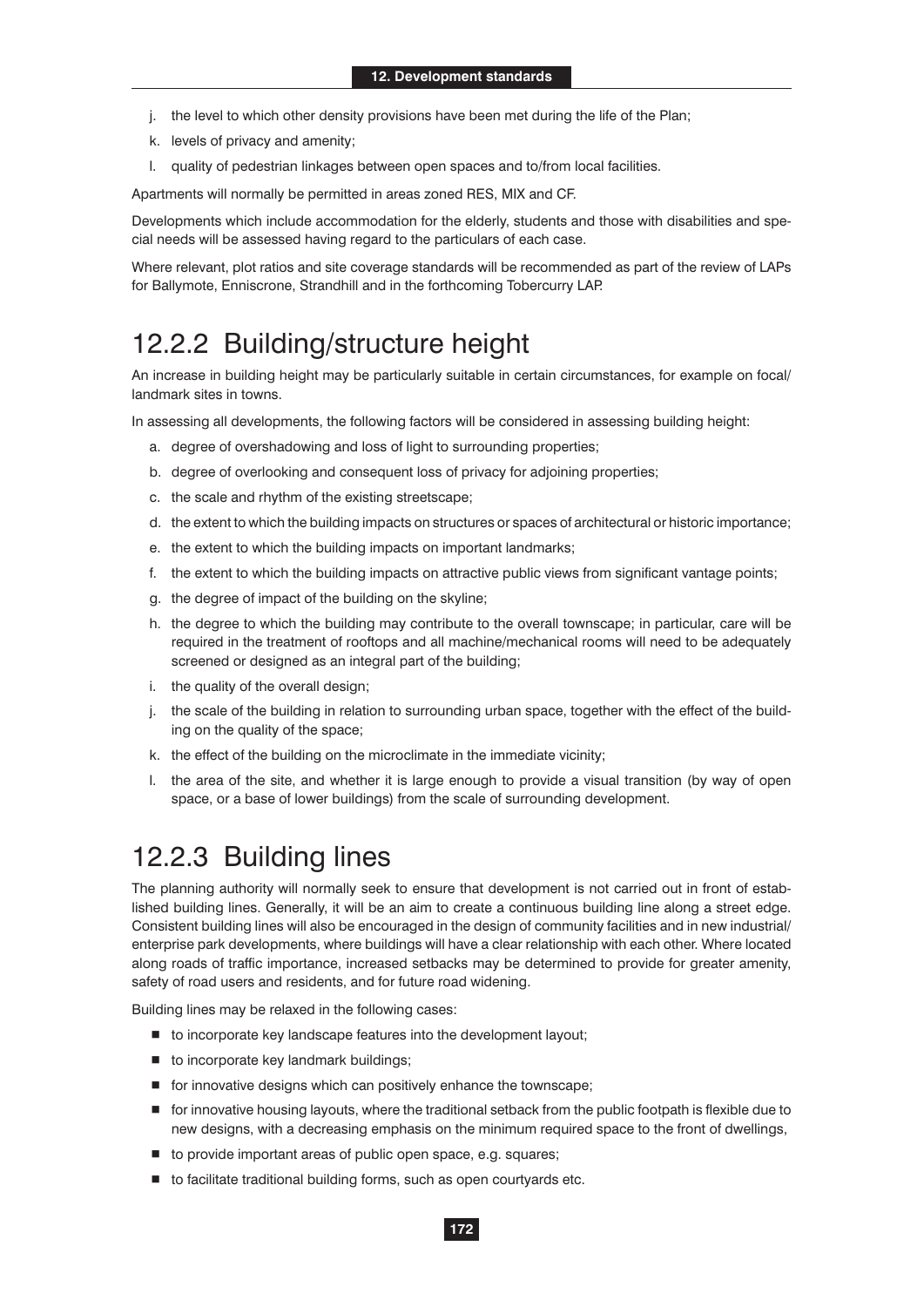#### 12.2.4 Landscape/vegetation

A landscape plan should accompany all planning applications, unless otherwise determined by the planning authority. The landscaping scheme shall be designed as an integral part of the development and shall consider the following factors:

- existing landscape features such as stands of mature trees, hedgerows, rock outcrops and water features; these shall be properly identified and retained where appropriate. Hedgerows can be given the appearance of a conscious design decision by additional planting on the edge and at junctions;
- layouts will be required to facilitate the retention of the maximum number of existing significant trees;
- new developments will be required to consider the future growth, management and maintenance of the landscape and open space areas. Planting needs to have a careful balance between quickgrowing species for early maturity and trees with a longer lifespan, which may reach their peak in up to 100 years' time.
- $\blacksquare$  the landscape plan and the selection of plant species should take into consideration low-maintenance species. Generally, single trees require more expert attention than those in composite groups, which are less vulnerable to damage. Formal, single-tree lines have little effect as screen belts or buffers; for this reason, groupings of young trees will be encouraged.
- native tree species will generally be preferred, since they are more valuable as wildlife habitat than introduced species, because they support a greater variety of insect life;
- $\blacksquare$  the presence or absence of invasive species on the development site should be considered; where these occur, detailed proposals should be provided for their management/eradication.

In considering what native tree and shrub species are appropriate to each particular situation, the planning authority will have regard to the details set out in the Heritage Council's publication *Conserving and Enhancing Wildlife in Towns and Villages*. Applicants and developers are therefore advised to consult this document and incorporate its recommendations into landscaping plans.

The planning authority will require the developer to carry out landscape improvements to open space. Security by means of a financial bond may be required to ensure the protection of existing trees on a development site or to ensure that a landscaping plan is adequately implemented.

#### 12.2.5 Infrastructural service standards

Where water and/or sewerage infrastructure is privately provided, the type and design shall be in compliance with the standards set by the planning authority. Provision must also be made for possible future connection into the public system. In addition, proposals from private developers to extend existing public wastewater infrastructure networks will be facilitated, where such proposals would result in the servicing of zoned lands. Any such proposal shall be assessed on a case-by-case basis. Where feasible, services should be provided underground in the interests of amenity.

For guidance on services associated with residential developments, refer to Recommendations for Site Development Works for Housing Areas (DoEHLG, 1998).

Where sewerage infrastructure is privately provided, the type and design shall be in compliance with the EPA's Code of Practice for Wastewater Treatment and Disposal Systems Serving Single Houses (PE 
in 0) and/or the EPA's *Treatment Systems for Small Communities, Business, Leisure Centres and Hotels* manual or standards set by the planning authority.

#### 12.2.6 Undergrounding of cables

The planning authority will seek to place underground all electricity, telephone and television cables in the urban built-up areas, especially within zones designated for residential development.

The planning authority will ensure that overhead lines will not be permitted in any area of high amenity value, as it is a policy aim to preserve significant landscape views from the visual intrusion of large-scale telecommunications and energy infrastructure.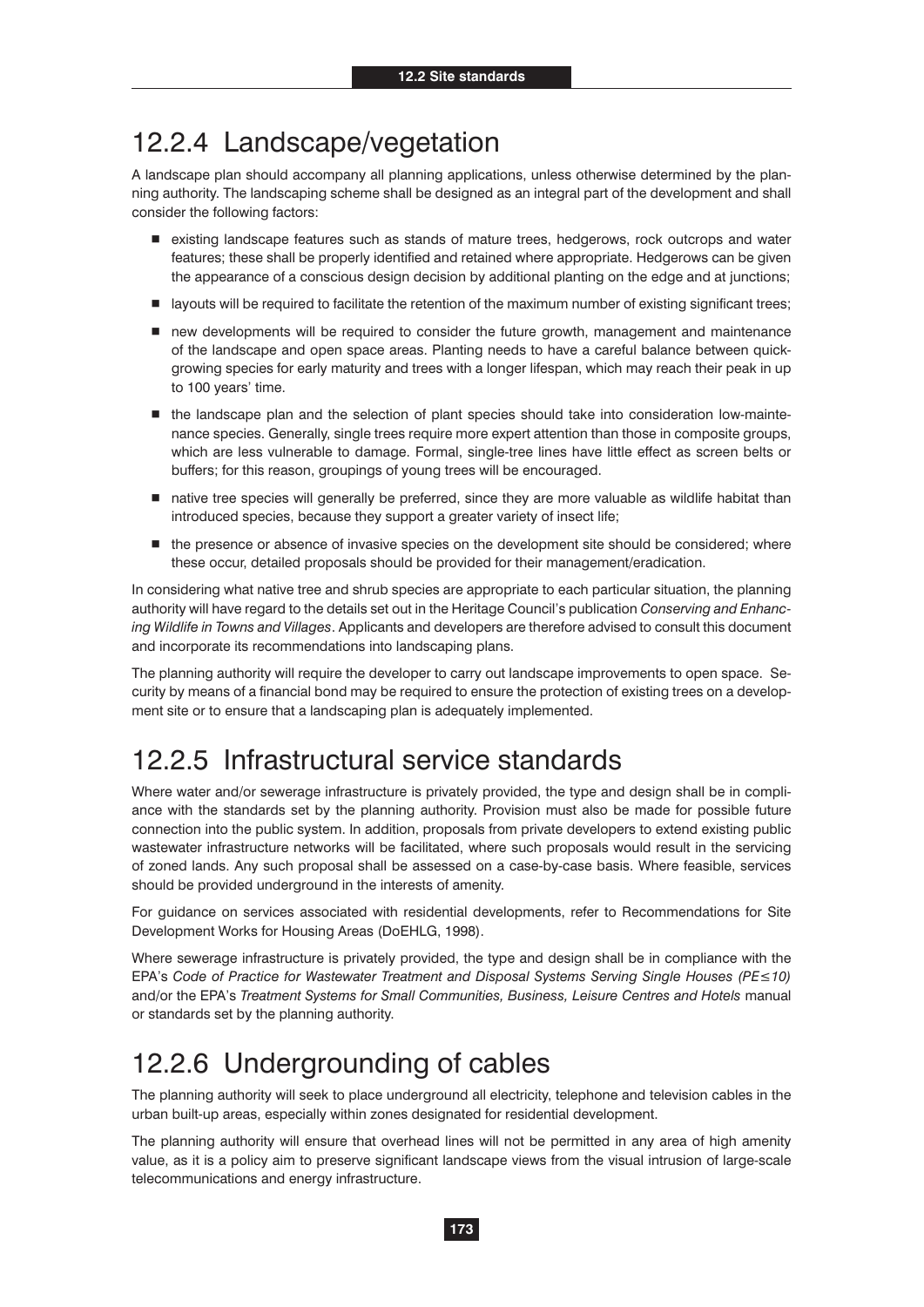# 12.3 Residential development standards

### 12.3.1 Design principles for multi-unit residential development

Multi-unit or multiple housing developments can be described as housing schemes of more than one dwelling, which are dependent upon communal support services such as roads, water, sewerage system etc. Multi-unit housing development outside settlements, in the open countryside, will normally be discouraged.

#### **Design principles**

The following design principles should be applied to all proposed multi-unit residential schemes:

**Connectivity and permeability:** Convenient access needs to be provided between and within areas, particularly to larger community and commercial facilities and to places of work. Routes within the area should be as direct as possible, following – where feasible – existing desire lines. For this reason, the construction of "gated estates" will be discouraged.

**Sustainability:** Priority should be given to walking, cycling and public transport, and the layout of new residential areas should seek to minimise the need for car-borne trips.

**Safety:** Streets, footpaths and cycle routes should provide for safe access by users of all ages and degrees of personal mobility. The needs of specific user groups, particularly the elderly or persons with prams/ small children, must be considered at the design stage, and walkways should be well-lit and capable of being supervised from overlooking dwellings.

**Legibility:** It should be easy for both residents and visitors to find their way around a residential area. It is important to create a distinctive identity of the place through variety in the layout and design of the scheme. This can be achieved in a number of ways:

- by incorporating natural features (hedgerows/trees) and man-made landscape elements into the design and layout of the scheme;
- by introducing focal points or landmarks at key locations;
- by creating "character areas" within a scheme, where each area has its own visual identity, is defined by a different architectural design or different palette of materials and/or variations in site layout, building lines, house design, colour and hard/soft landscaping;
- **D** by providing different house types or by mixing land uses at appropriate locations.

All development proposals will need to have regard to the principles and guidance set out above.

The DoEHLG guidance document *Sustainable Residential Development in Urban Areas (Cities, Towns and Villages)* and its companion *Urban Design Manual – A Best Practice Guide* explain these principles in more detail.

#### 12.3.2 Road layouts in residential areas

Road layouts should be considered as part of the overall concept for the scheme and should not be the starting point of a design layout. The following should be taken into consideration:

- $\blacksquare$  the arrangement of buildings, rather than roads, with the aim of creating a sense of space and enclosure;
- the creation of attractive urban/village forms, where security for pedestrians and cyclists is paramount;
- $\blacksquare$  the incorporation of traffic-calming measures into the layout of the scheme, to ensure low traffic speeds via the horizontal rather than the vertical alignment of the road.
- the prioritisation of walking and cycling as transportation modes, and the provision of safe and direct access to local services and public transport.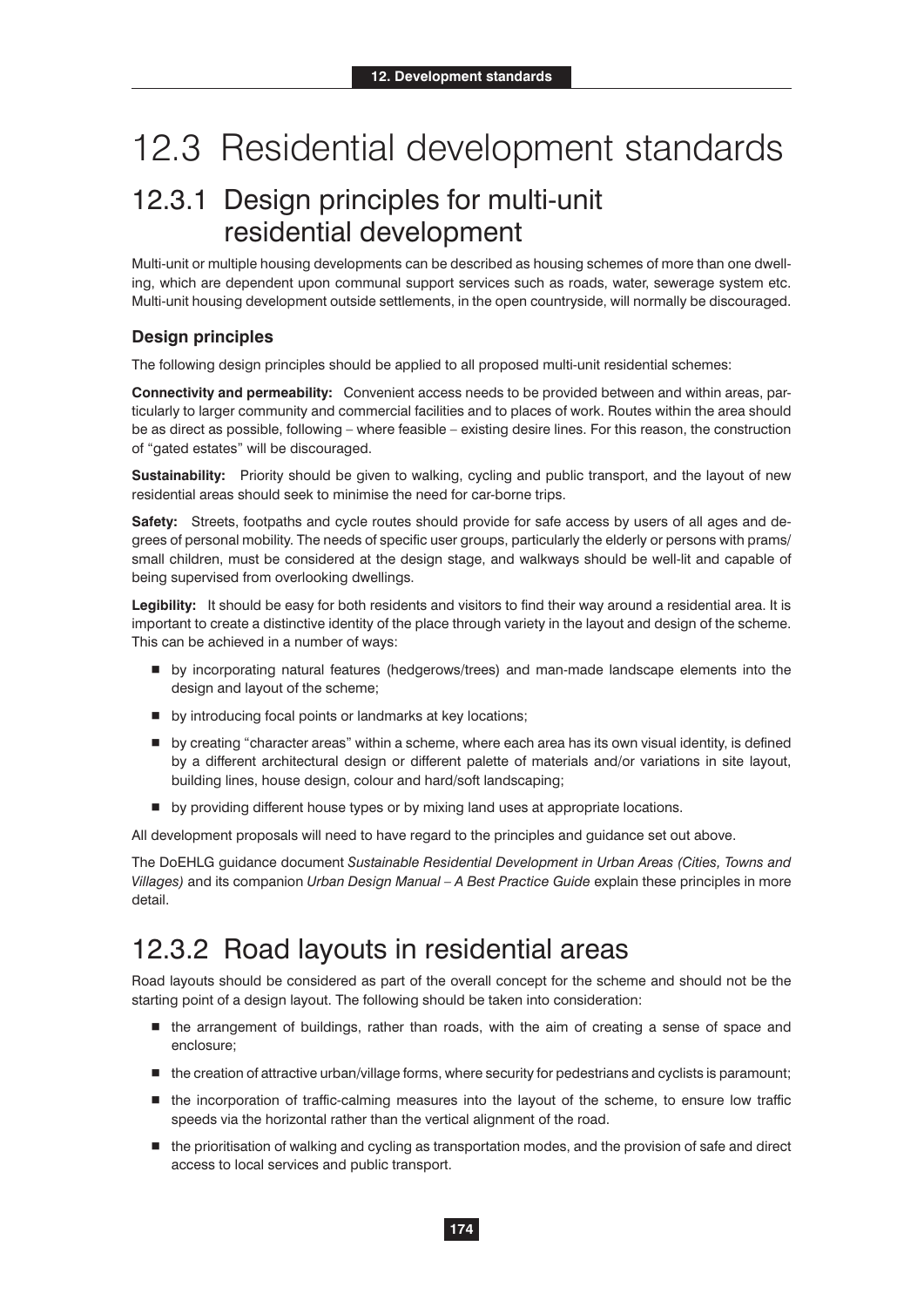Street layouts for new residential areas should be designed having regard to the following:

- links to the public road network and access to bus/rail-based public transport;
- access for mobility-impaired people;
- circulation routes for public services (e.g. refuse collection) and delivery vehicles;
- adjoining residential areas with limited through-traffic;
- adjoining residential areas with no through-traffic, such as culs-de-sac and sometimes home zones (see subsection 12.3.3. below);
- $\blacksquare$  the need for links to accommodate through-access or connections to adjoining sites, backland areas or neighbouring lands that are likely to be developed in the future.

In the case of housing developments or streets within a development serving less than 80 units, an access road of 5.5 m is required, with 1.5 m-wide footpaths. This may be reduced to 5 m where a small number of dwellings are being served or the aim is to create a street.

Regard should also be had to the following:

- where there are culs-de-sac, these should generally be designed to accommodate through-access and linkages for pedestrians and cyclists to adjoining areas; these linkages should be adequately overlooked by dwellings and should have a minimum width of 3 m;
- turning areas should be provided for emergency and refuse vehicles; these areas should be designed as hard-landscaped, dual-use spaces where cars/large vehicles can turn, but should be primarily open spaces where children can play;
- adequate off-street facilities for parking, including visitor parking, should be provided;
- all new residential developments must include cycle lanes.

All developments shall have regard to the *Traffic Management Guidelines* (DoEHLG, DoT and DTO, 2003) and the *Provision of Cycle Facilities – National Manual for Urban Areas* (DTO, 2002).

All developments shall be designed and constructed with reference to standards set out in the following documents: *Traffic Management Guidelines* (DoEHLG, DoT and DTO, 2003); *Provision of Cycle Facilities – National Manual for Urban Areas* (DTO, 2002); *Design Manual for Roads and Bridges* (NRA 2000); *Specification for Road Works* (NRA 2000); any subsequent revisions of these publications.

Additional guidance can be found in the DoEHLG's *Recommendations for Site Development Works for Housing Areas* (1998), *Quality Housing for Sustainable Communities – Design Guidelines* (2007), in the *Manual for Streets* (UK Department for Transport, 2007), the *Urban Design Manual* (DoEHLG, 2009) and subsequent revisions of these publications.

#### 12.3.3 Home zones

A home zone is a residential area with streets designed to be places giving priority to people instead of motor traffic. Home zones will be encouraged in new residential developments, particularly as an alternative to cul-de-sac developments.

Within home zones, the streets are designed through the appropriate use of materials, street furniture and a variation of road widths, to ensure that motorists drive with more care and at lower speeds. Ideally, the surface is level and paved in sets and blocks rather than tarmac, to distinguish the home zone from a normal road.

On-street car parking is normally permitted, but is often arranged at the end of blocks or terraces, or provided as shared parking areas. Thus, the streets become places where children can play and people can interact.

#### 12.3.4 Distance between dwellings

Houses should be designed in such a manner as to minimise overlooking and overshadowing of adjoining properties, and to avoid or reduce the loss of daylight. First-floor bedroom windows should be a minimum of 22 m apart.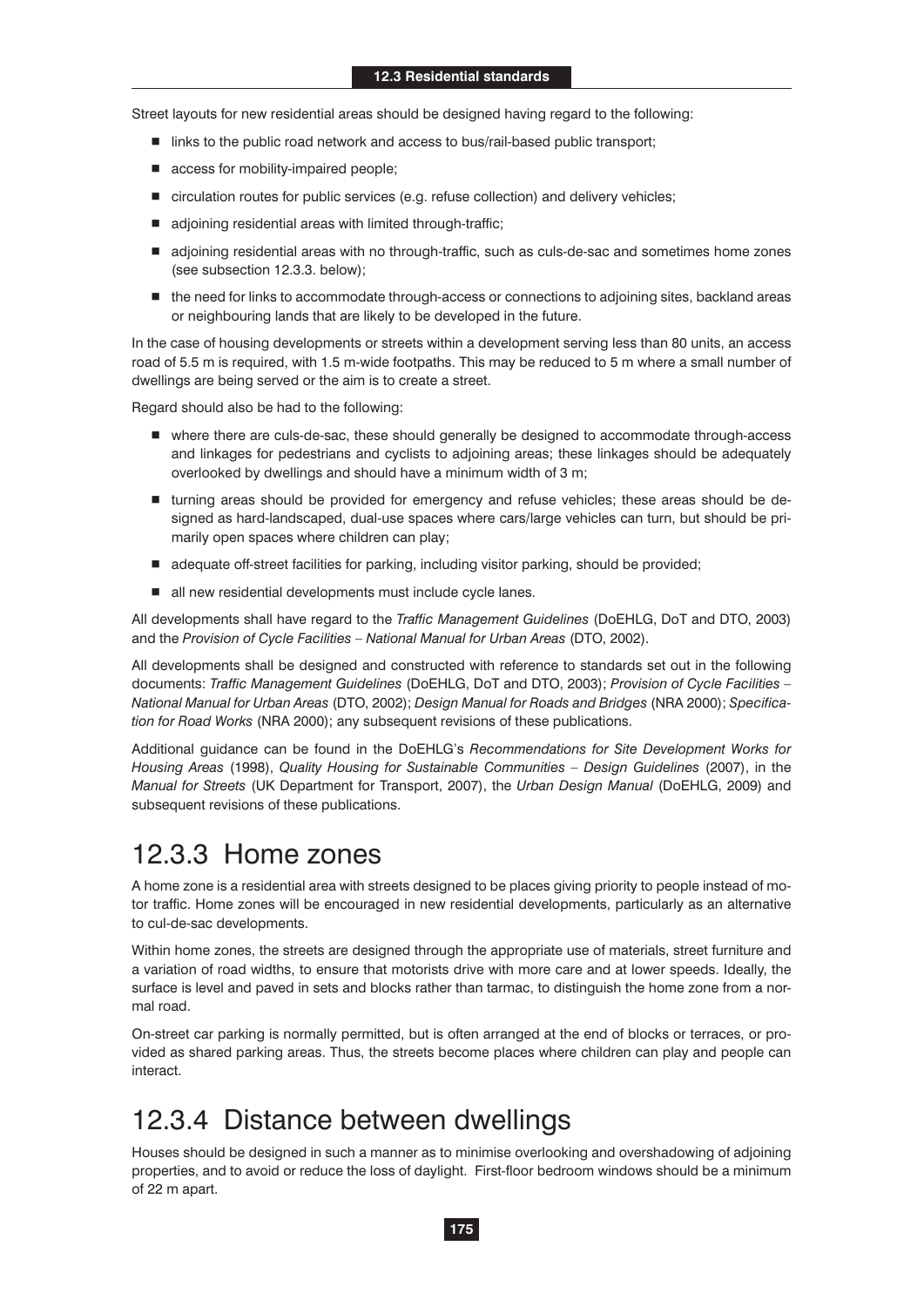A minimum of 1.5 m shall be provided between the side walls of detached, semi-detached and end-ofterrace dwellings to ensure privacy and ease of access. A property boundary should ideally occur mid-way along this distance.

#### 12.3.5 Security and the orientation of buildings

Residential areas should be designed with personal security in mind, especially areas used by the public such as open spaces, playgrounds, playing fields, pedestrian and cycle links.

Houses should overlook streets and footpaths, public roads, alleyways and pedestrian/cycle throughroutes. Houses located on corner sites should be designed to be orientated towards both streets.

House designs shall consider orientation and sun-path so as to maximise amenity, daylight and the benefits of passive solar gain.

#### 12.3.6 Layout and design of apartments

The DoEHLG guidance document *Sustainable Urban Housing: Design Standards for New Apartments*  (2007) sets out minimum standards for floor areas of different types of apartments, storage spaces, and room dimensions for certain rooms.

In order to ensure a greater degree of flexibility, the floor plans of small one- and two- bedroom apartments should be designed so that at a later stage they can be amalgamated to form larger two-and three-bedroom units, without excessive disruption to the structure of the building. This will allow for changes in the size and mix of apartments to meet changing requirements and demands of occupants.

Minimum net floor areas for apartments are as follows:

| One-bedroom apartment   | $45 \text{ m}^2$   |
|-------------------------|--------------------|
| Two-bedroom apartment   | $73 \text{ m}^2$   |
| Three-bedroom apartment | $90 \; \text{m}^2$ |

The development of courtyards and new urban spaces within urban blocks will be considered, and fresh approaches to the design of urban spaces will be encouraged. Access to courtyards should generally be provided without breaking the existing street frontages, so as to assist in the creation of strong building lines.

#### 12.3.7 Public open space

#### **Provision of recreational open space in residential development**

Open space is required to be provided with all new housing developments. Suitably designed and landscaped areas of formal and informal recreational open space (incorporating children's play areas and associated equipment) should be an integral part of the design of new housing schemes. It is important that new open space is usable, safe and integrated within the scheme as part of a cohesive landscape structure.

A minimum of 15% of the site area shall be reserved for the provision of open space, as indicated below. The exact location, size and type of open space to be provided will be determined through the development management process.

Where a developer cannot provide the appropriate amount of recreational open space on site, Sligo County Council may assist developers in meeting their responsibilities by accepting a financial contribution in lieu of physical provision, to enable the creation, improvement or maintenance of alternative facilities in the vicinity of the subject site.

The Council will encourage developers to pool land in order to satisfy open space requirements to allow the provision of large multi-purpose amenity areas (e.g. parkland and playing pitches) as well as small incidental open spaces within housing areas.

#### **Quantitative standards**

In residential developments on greenfield sites, developers should provide communal open space landscaped to a high standard equivalent to a minimum of 15% of the total area.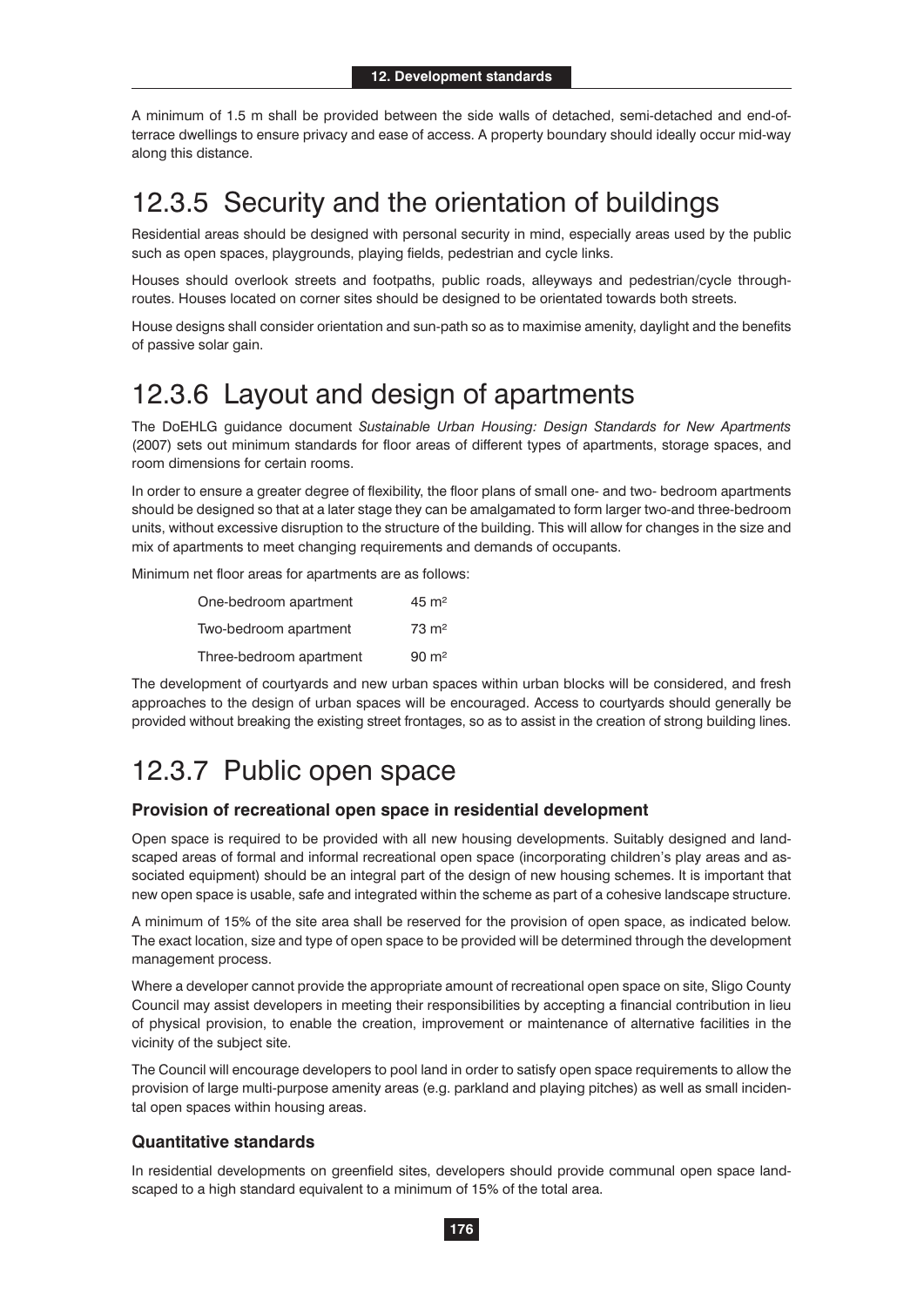In non-greenfield sites, 10% of the total site area may be acceptable. In this instance, the developer shall make a contribution in lieu of the 5% not provided, which the local authority could use to provide open space at an alternative location.

On institutional lands, often containing large tracts of open space, any proposals for higher-density residential development must take into account the objective of retaining the "open character" of these lands, while at the same time ensuring that an efficient use is made of the land. In these cases, a minimum open space requirement of 20% of site area applies.

#### **Qualitative standards**

Public open space is one of the key elements in defining the quality of the residential environment. The following qualitative standards should be incorporated into any proposal for open space within a development:

**Design:** The layout and facilities proposed – particularly in larger schemes – should be designed to meet a range of user needs, including active and passive recreation. In many cases, smaller spaces of different sizes and types, designed for a particular use or range of uses, may be preferable to one large space in the centre of a scheme. Public open spaces should be suitably proportioned; narrow tracts which are difficult to manage/maintain are not acceptable.

**Safety:** Users should feel safe at all times within parks; adequate supervision, passive surveillance, appropriate boundary treatment and public lighting contribute to creating a sense of security.

**Accessibility:** The main open space of a scheme should be within a short walk of the majority of homes proposed.

**Shared use:** The potential for maximising the use of open space facilities (such as all-weather pitches) should be explored, for example, by sharing them with nearby schools.

**Biodiversity:** Public open spaces, especially larger ones, can provide for a range of natural habitats and can facilitate the preservation of flora and fauna.

Other issues that should be considered when designing open spaces include the following:

- Sligo County Council may require that the open space provision of any development be located in a specific area, in order to assemble a suitably-sized open space, or to enhance the existing features of the area.
- Incidental, inaccessible or backland space will generally not be acceptable, and will only be permitted where it performs a specific function, which is clearly demonstrable, such as preserving key landscape features, providing a necessary screen belt, or a specific part of a landscape plan.
- The provision of facilities such as seating, bins, delineated play areas, lighting, and planting must be addressed. Hard-landscaped surfaces – such as a tennis court or basketball court – as well as small green pitches within residential developments will also be considered as part of the required open space provision.
- Small areas of open space will be accepted if they are intended and designed as pocket parks where small children can play, if they contribute to the visual amenity of the area, and if they are adequately overlooked.
- As a rule, houses should front onto open spaces and provide passive surveillance. Rears of houses, blind gables or high boundary walls should generally not adjoin open spaces. Residential open space should be directly overlooked by houses on at least 75% of its perimeter.
- **Den spaces should be located where they do not cause an excessive security problem for** households.

### 12.3.8 Private open space

An adequate amount of open space shall be provided within the curtilage of each dwelling. It is recommended that a minimum rear-garden size of 60-75 sq.m. will be provided for three- to four-bedroom houses, with a lesser standard acceptable for narrow house frontages and one- to two-bedroom houses, which will require no less than 48 sq.m.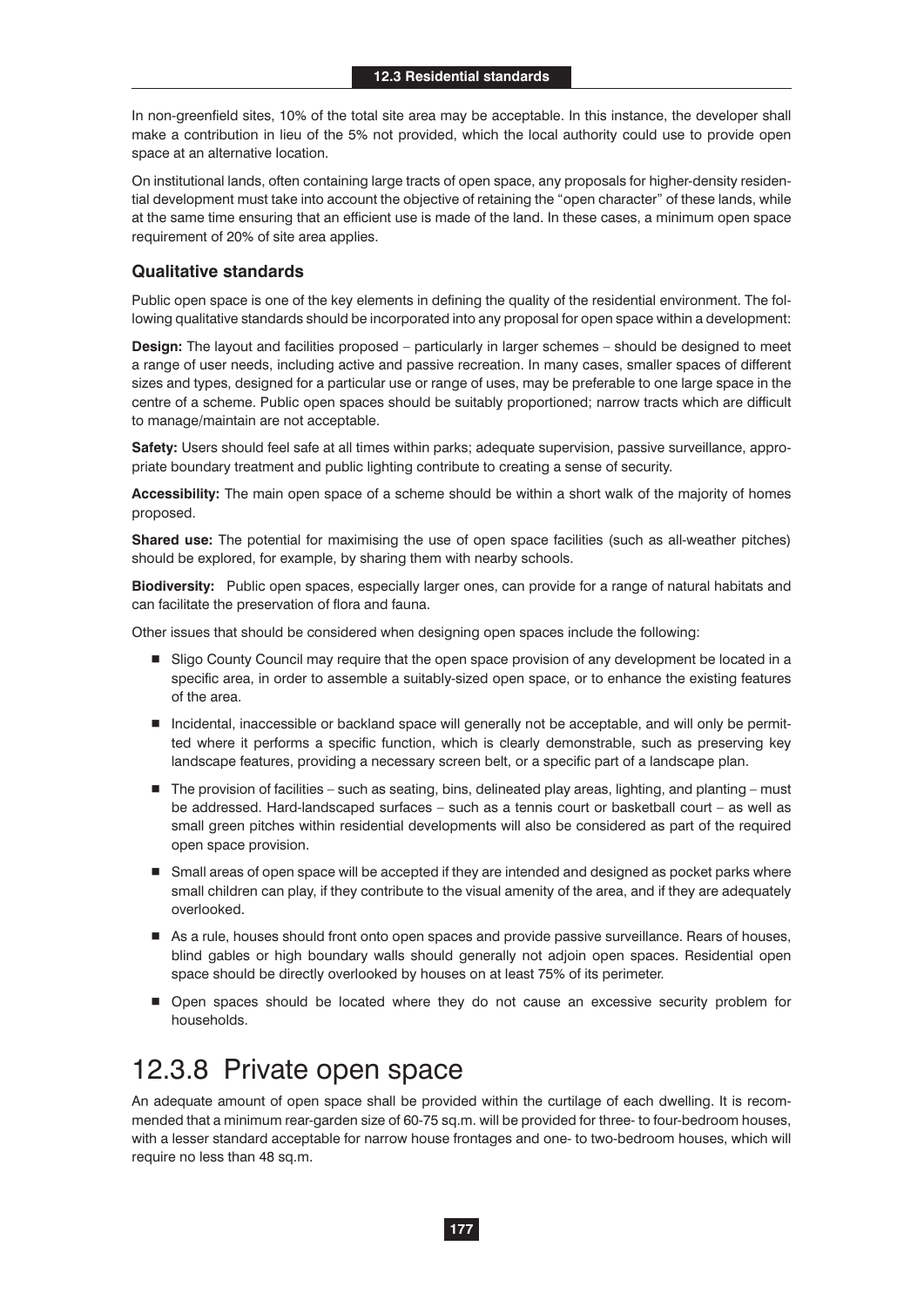The developer will be expected to provide a variety of rear garden sizes within housing developments, so as to avoid monotonous and standardised development layouts. The existence of minimum standards should not result in uniform rear garden layouts, that become associated with particular residential zoning categories.

Rear garden sizes should generally be provided with a permanent durable barrier, a minimum of 1.8 m in height, to ensure privacy, and 2 m-high where backing onto a public area other than a public road. Postand-wire or timber fencing shall not be permitted.

Factors to be considered in determining reduced garden sizes may include the size of the household, the provision of communal open space associated with the development and urban design considerations, e.g. the case of houses on corner sites that perform an urban design role.

#### 12.3.9 Open space for apartments

The provision of adequate and well-designed communal and private open space for apartment developments is considered a vital component in promoting sustainable urban living. The DoEHLG guidance document *Sustainable Urban Housing: Design Standards for New Apartments* sets out minimum standards for balconies and patio areas, as follows:

| One-bedroom apartment   | $5 \text{ m}^2$ |
|-------------------------|-----------------|
| Two-bedroom apartment   | $7 \text{ m}^2$ |
| Three-bedroom apartment | 9 <sub>m²</sub> |

Communal – or "semi-private" – open space should be provided within landscaped courtyards, having regard to the heights and orientation of adjoining blocks in terms of the levels of sunlight obtainable in those spaces.

Private open space can also be provided in the form of rear gardens or patios for ground floor units and balconies/roof gardens for upper-level units. A minimum depth of 1.5 m is required, extending for the full length of the external living room wall.

#### 12.3.10 Access for the disabled

All new buildings of public resort must conform with the design guidelines set out in *Access for the Disabled – Minimum Design Criteria* (1988) and the T*echnical Guidance Document - Part M* of the Building Regulations, 2000.

Developers are advised to consult the document *Buildings for Everyone – Access and Use for all Citizens*  (National Rehabilitation Board, 1998).

#### 12.3.11 Car parking standards

Car parking spaces will be calculated in line with Table 12.A (overleaf). They may be provided on site or on street.

Parking spaces may be provided as a communal parking area or bay integrated into the overall development, or on-street where road widths are adequate.

Appropriately designed on-street car parking will be acceptable where it facilitates increases in residential densities in particular locations or zones.

A mix of car-parking types will be encouraged in new development proposals, so as to introduce variety and reduce the dominance of parking areas within the overall layout.

Within group parking areas, consideration will be given to the visibility of residents' cars (from their homes if possible), convenience, and the need to soften the impact of group parking by landscaping.

In some older residential areas, small front gardens and original features such as railings are part of the character of the area. In such cases, on-site car parking in front gardens/patios may not be permitted.

Proposals for off-street parking need to be balanced against loss of amenity (visual and physical) and will be considered in light of traffic flows and car parking in the vicinity.

**178**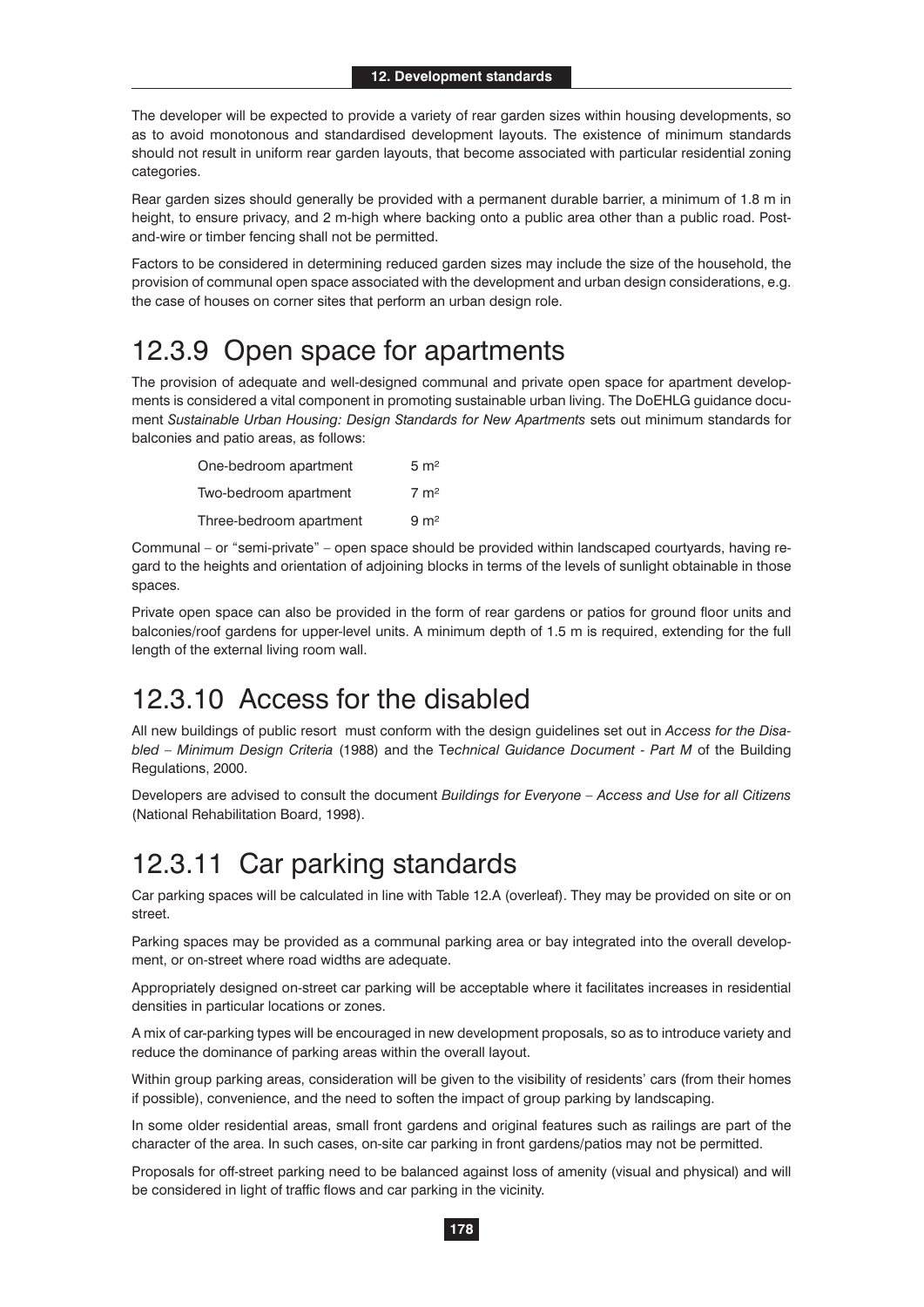#### **Table 12.A Car parking standards**

| <b>Class of development</b>                                                                                        | <b>Unit</b>                     | <b>Minimum</b><br>parking spaces<br>per unit | <b>Bicycle parking</b>             |  |
|--------------------------------------------------------------------------------------------------------------------|---------------------------------|----------------------------------------------|------------------------------------|--|
| house                                                                                                              | dwelling                        | $\overline{c}$                               | 1 per unit                         |  |
| apartment                                                                                                          | dwelling                        | 1.5                                          | 1 per unit                         |  |
| guesthouse / B&B                                                                                                   | bedroom                         | $\mathbf{1}$                                 | 0.5 per bedroom                    |  |
| hostel                                                                                                             | 10 beds                         | $\mathbf{1}$                                 | 1 per 10 beds                      |  |
| retail unit                                                                                                        | 100 sq.m gross floor area       | 6                                            | 1 per 75 sq. m                     |  |
| supermarket                                                                                                        | 18 sq.m.                        | $\mathbf{1}$                                 | 1 per 100 sq. m                    |  |
| office                                                                                                             | 25 sq.m.                        | $\mathbf{1}$                                 | 1 per 5 employees                  |  |
| financial and professional<br>services (including banks,<br>building societies, estate<br>agencies, betting shops) | 20 sq.m.                        | 1                                            | 1 per 50 sq m                      |  |
| bar lounge                                                                                                         | 2.5 sq.m of public area         | $\mathbf{1}$                                 | 1 per 75 sq. m                     |  |
| restaurant                                                                                                         | 4.5 sq.m of dining area         | $\mathbf{1}$                                 | 1 per 75 sq. m                     |  |
| take-away                                                                                                          | 18 sq. m gross floor area       | $\mathbf{1}$                                 |                                    |  |
| nightclub / dance hall                                                                                             | 3 sq.m. of public area          | $\mathbf{1}$                                 | 1 per 100 sq. m                    |  |
| hotel (excluding bars, restaurants<br>and function rooms)                                                          | bedroom                         | 1                                            | 1 per 20 beds                      |  |
| conference centre                                                                                                  | 25 sq.m of public area          | $\mathbf{1}$                                 | 1 per 20 seats                     |  |
| manufacturing industry                                                                                             | 33 sq.m. of gross floor area    | 1                                            | 1 per 500 sq. m                    |  |
| light industry                                                                                                     | 50 sq.m. of gross floor area    | $\mathbf{1}$                                 | 1 per 500 sq. m                    |  |
| warehousing                                                                                                        | 100 sq.m of gross floor area    | $\mathbf{1}$                                 | 1 per 500 sq. m                    |  |
| retail warehousing                                                                                                 | 35 sq.m. of gross floor area    | 1                                            | 1 per 150 sq. m                    |  |
| factory retail floor space                                                                                         | 40 sq.m. of gross floor area    | $\mathbf{1}$                                 | 1 per 150 sq. m                    |  |
| garden centre                                                                                                      | 25 sq.m. of gross floor area    | 1                                            | 1 per 150 sq. m                    |  |
| car showrooms                                                                                                      | 40 sq.m. of gross floor area    | 1                                            |                                    |  |
|                                                                                                                    | service bay (cars)              | 3                                            |                                    |  |
| garage and vehicle service                                                                                         | service bay (lorries)           | 3                                            |                                    |  |
|                                                                                                                    | 30 sq.m gross floor area        | 1                                            |                                    |  |
| service stations<br>(not including shop)                                                                           | 30 sq.m.                        | 1                                            |                                    |  |
| church / place of worship                                                                                          | 4 seats                         | $\mathbf{1}$                                 | 1 per 10 seats                     |  |
| theatre / cinema                                                                                                   | 4 seats                         | 1                                            | 1 per 20 seats                     |  |
| community hall                                                                                                     | 5 sq.m of gross floor area      | 1                                            | 1 per 10 sq. m gross<br>floor area |  |
| museum / gallery / library                                                                                         | 100 sq.m of gross floor<br>area | 5                                            | 1 per 50 sq. m                     |  |
| funeral home                                                                                                       | 10 sq.m. of public area         | 1                                            | 1 per 25 sq. m                     |  |
| hospital/nursing home                                                                                              | bed                             | $\mathbf{1}$                                 |                                    |  |
| clinics and group medical<br>practices                                                                             | consulting room                 | 3                                            | 1 per consulting room              |  |

[continues on the next page]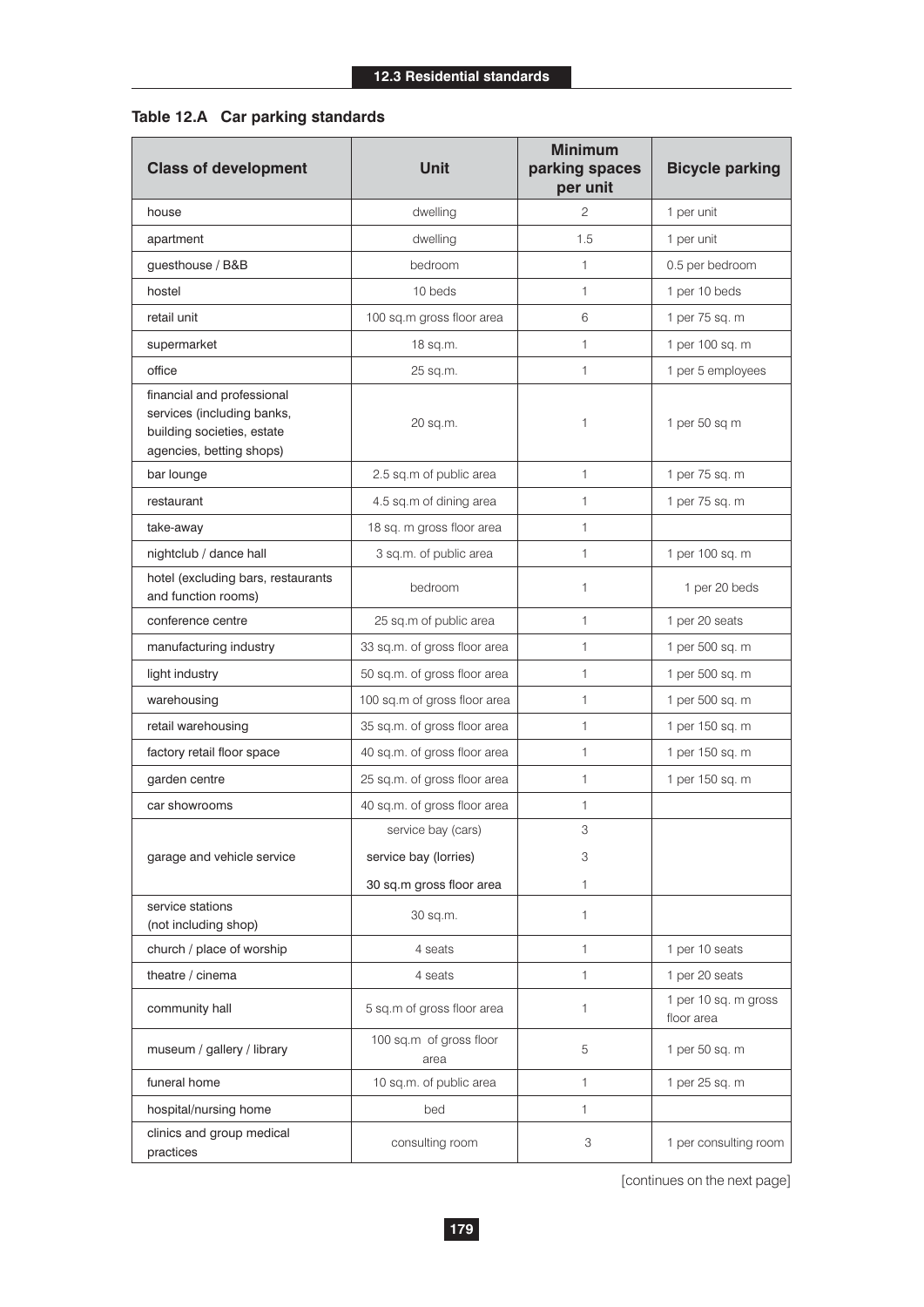| <b>Class of development</b>            | <b>Unit</b>                              | <b>Minimum</b><br>parking spaces<br>per unit | <b>Bicycle parking</b>               |
|----------------------------------------|------------------------------------------|----------------------------------------------|--------------------------------------|
| primary school                         |                                          | 1.5                                          | 1 per 5 students                     |
| secondary school<br>third-level school | classroom                                | 2<br>1 per classroom $+1$<br>per 15 students | 1 per 4 students<br>1 per 3 students |
| childcare, crèche, playschool          | staff member $+$                         |                                              | 1 per 5 staff members<br>on duty     |
| sports centre / swimming pool          | 20 sq. m<br>10 sq.m. of gross floor area |                                              | 1 per 10 sq. m gross<br>floor area   |
| playing field                          | field                                    | 15                                           | 5 per field                          |
| bowling alley                          | lane                                     | $\overline{4}$                               | 2 per lane                           |
| tennis court                           | court                                    | $\overline{c}$                               | 1 per court                          |
| golf / pitch and putt                  | hole                                     | $\overline{c}$                               |                                      |
| golf driving range                     | bay                                      | 1                                            |                                      |

|  |  |  | Table 12.A Car parking standards (continued) |
|--|--|--|----------------------------------------------|
|--|--|--|----------------------------------------------|

#### 12.3.12 Infill housing within established residential areas

Within and around established built-up areas, a relaxation of some standards may be allowed for single replacement houses and infill development.

The design of infill development must be sympathetic to the character of the area.

While well-designed, modern buildings may be permitted, they should have regard to their setting and be capable of integrating into the streetscape/townscape context.

### 12.3.13 Management companies

Section 34(4)(i) of the Planning and Development Act 2000 provides for the inclusion of conditions attached to a planning permission regarding the maintenance or management of a proposed development. Provisions for estate management should be put in place in order to maintain the amenity, quality and visual quality of a development once the development is complete.

#### 12.3.14 Housing estate and street names

Street nameplates, in Irish and English, should be erected on all housing estate roads in a location that is clearly visible to the motorist. Ideally, they should be placed at junctions to be of maximum assistance to the navigating motorist, cyclist or pedestrian.

The names of residential developments and roads shall reflect local place names, particularly townlands or local names linked to the landscape, its features, culture and/or history, including names of historical personalities who have some association with the area.

The local authority shall approve the names chosen.

The names should be fixed to walls and buildings where they can be clearly seen.

In order to assist the public and the postal authorities, all houses within housing estates or in comprehensive street developments shall be provided with numbers and/or names, which shall be visible from the adjoining road/street.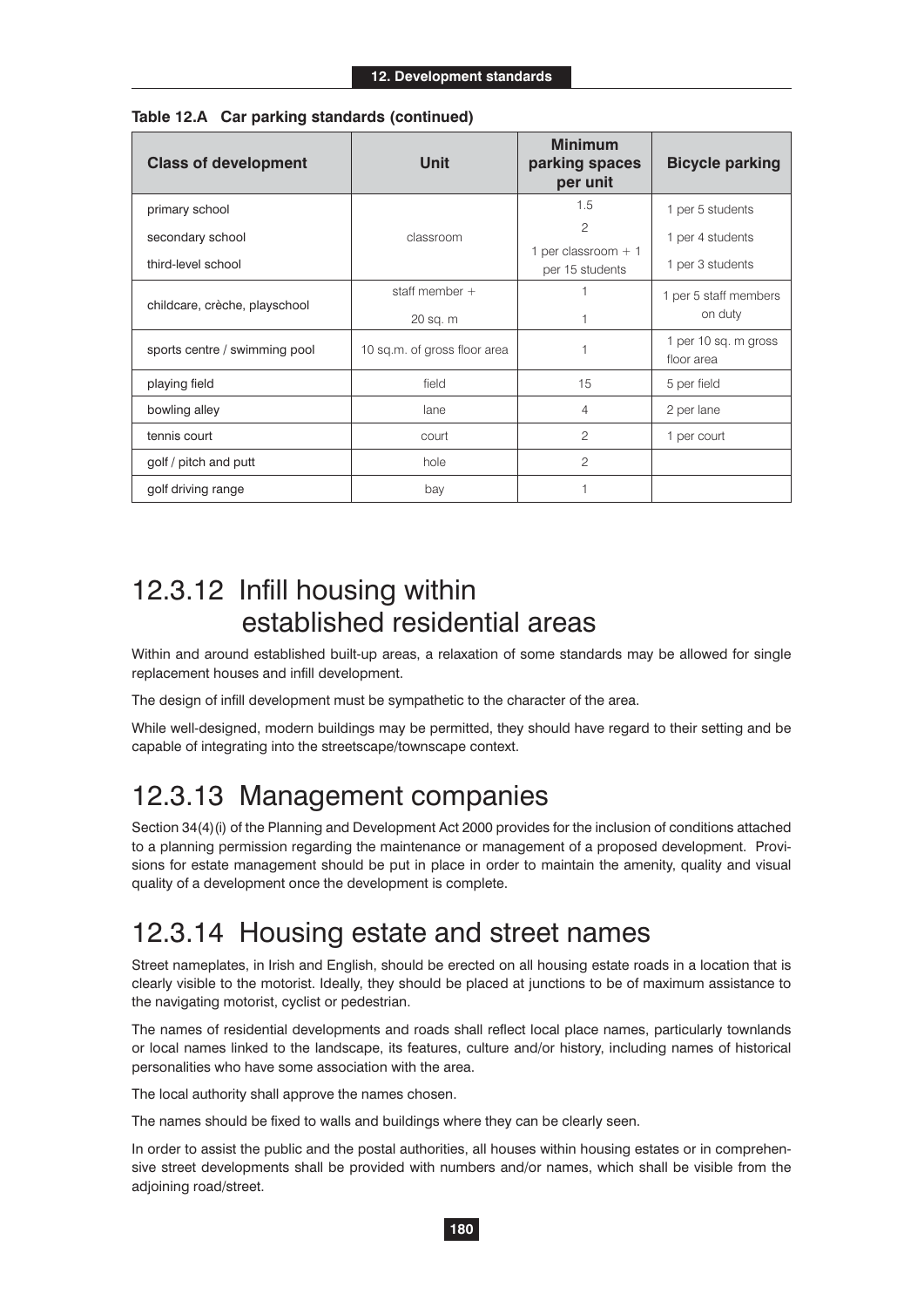#### 12.3.15 Live/work units

Home-based activities are defined as small-scale commercial activities, which are secondary to the use of the premises as a residence. They are permitted where the primary use of the dwelling remains residential (this being reflected in the floor area of the business) and where the amenity of surrounding residences is not adversely affected.

The planning authority, in considering applications for such developments, will examine:

- $\blacksquare$  the nature and extent of the use proposed;
- $\blacksquare$  the effects on the amenity of the surrounding residences;
- the levels of traffic that will be generated;
- $\blacksquare$  the storage of refuse and waste collection.

Over-the-counter services, business signage, advertising hoardings, security gates/grills and excessive security lights are not appropriate in a residential area and are subject to restrictions.

Sligo County Council may grant a temporary permission of two/three years for home-based economic activities to facilitate ongoing monitoring of the activity.

#### 12.3.16 Bed-and-breakfast

Planning permission is required for all conversions of dwellings to guest accommodation and bed-andbreakfast establishments where the number of bedrooms used for such purposes exceeds four.

In the assessments of such developments/conversions, Sligo County Council will consider car parking demands, wastewater infrastructure, the amenity of adjoining residents, the obtrusive nature of signage and the need to avoid excessive concentrations of bed-and breakfast-uses in residential neighbourhoods.

#### 12.3.17 Waste management in residential developments

Residential developments should accommodate three wheel-bins per dwelling to cater for segregated collection of household waste. For apartment developments, there should be adequate bin storage at ground level.

Bin storage facilities should be secure from vandals, scavengers and vermin and should not create a nuisance to adjacent buildings. Storage facilities or bin houses should be designed to enable access to all receptacles at any one time (i.e. residual waste, dry recyclables, organic waste) to facilitate segregation.

Waste collection points shall have adequate access for all users, including those with disabilities, to provide for loading and further division after recycling on site, in order to facilitate the achievement of high recycling levels, as specified in the Waste Management Plan.

Developers are advised to consult the following document *Making Space for Waste - Designing Waste Management in New Developments - A Practical Guide for Developers and Local Authorities* commissioned by the Association of directors of environment, economy, planning and transport.

### 12.3.18 Rural housing

In 2005, the Government issued *Sustainable Rural Housing: Guidelines for Planning Authorities*, in order to facilitate the implementation of the rural policy framework set out by the NSS. The Guidelines acknowledge the role that people living in both small towns and villages and the wider countryside have to play in supporting a dynamic rural economy and social structure, and they also establish the main parametres for assessing residential development proposals outside existing settlements.

New development in rural areas should be absorbed and integrated successfully into the rural setting, as indicated in Chapter 5 of this Plan, in subsection 5.7.5 Rural housing design and development patterns. High standards of location, siting and design should be satisfied in order to achieve this objective.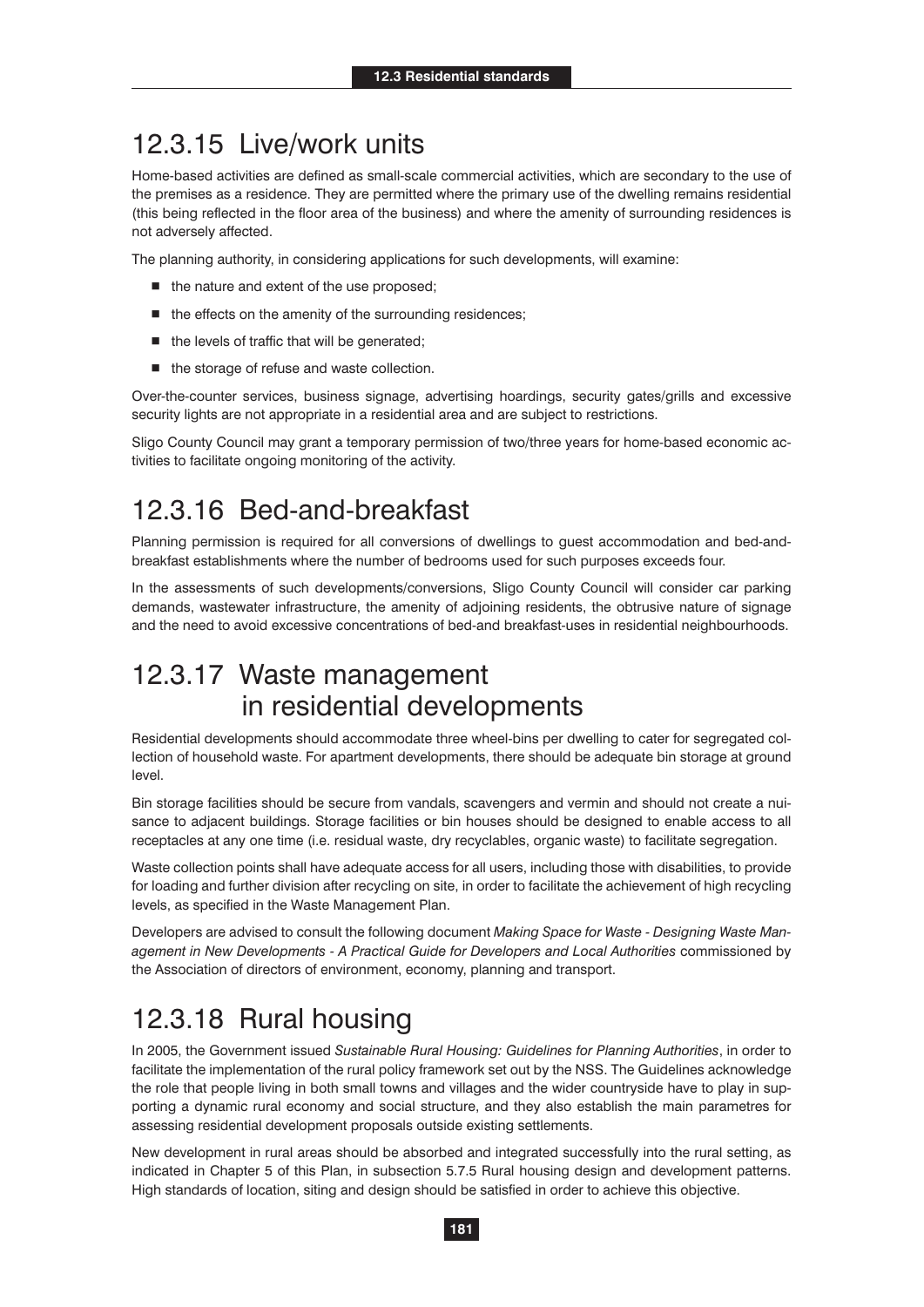All proposals for effluent treatment shall be in compliance with the Environmental Protection Agency's *Code*  of Practice for Wastewater Treatment and Disposal Systems Serving Single Houses (PE≤10).

#### 12.3.19 Extensions to dwellings

The Council will require proposals for extensions to comply with the following guidelines:

- $\blacksquare$  the extension should generally be subordinate to the main building;
- $\blacksquare$  the form and design should integrate with the main building, generally following window proportions, detailing and finishes, including texture, materials and colour;
- $\blacksquare$  the extension shall be designed to ensure that no overshadowing or overlooking of adjacent residential properties occurs.
- where an extension increases the potential occupancy of the dwelling, the adequacy of the on-site sewage treatment (in unsewered areas) should be demonstrated by the applicant.

Where adequacy cannot be demonstrated, the applicant will be required to upgrade the existing on-site wastewater treatment system to comply with the provisions of the EPA's *Code of Practice – Wastewater Treatment and Disposal Systems Serving Single Houses (PE≤10) (2009).* 

### 12.3.20 Rural house location

The surface character of an area, its topography, vegetation cover, fields and hedgerows, determine the impact of new development. Allied to surface character are the extent and pattern of existing development in a rural area and these factors will determine whether new development can be integrated successfully or not.

For example, in areas of open bogland, shoreline and high, exposed terrain, it may be difficult to find unobtrusive sites. In areas of enclosed fields with mature trees, stone walls, rolling topography and existing development, imaginative use of the site's natural features can integrate new building unobtrusively into the countryside.

Areas of enclosed fields, agriculture-related development and mature tree cover can absorb new buildings without damaging the rural quality of the area more effectively than open landscapes. Sensitive design will be required in all cases, but it will be crucial if buildings are proposed in visually vulnerable, open landscapes where they are likely to be seen over long distances. The location criterion, therefore, establishes whether a proposed development will be acceptable in principle, having regard to the general characteristics of the site, its context and visibility from critical viewpoints.

#### 12.3.21 Rural house siting

The siting criterion refers to specific site assessment. The site should be sufficiently sized to accommodate a building set back from the road, and make full use of natural features. The building should be sited so as not to break the skyline or shoreline as viewed from public vantage points. Use should be made of backdrops of trees, rising land or other buildings.

Orientation of the building relative to the road and existing development is important, especially where it is proposed to terminate a ribbon of development, 'round off' existing scattered development or achieve a cluster of development. New development should relate closely to existing groups of buildings, particularly traditional farm complexes, and should not extend strip-like along public roads.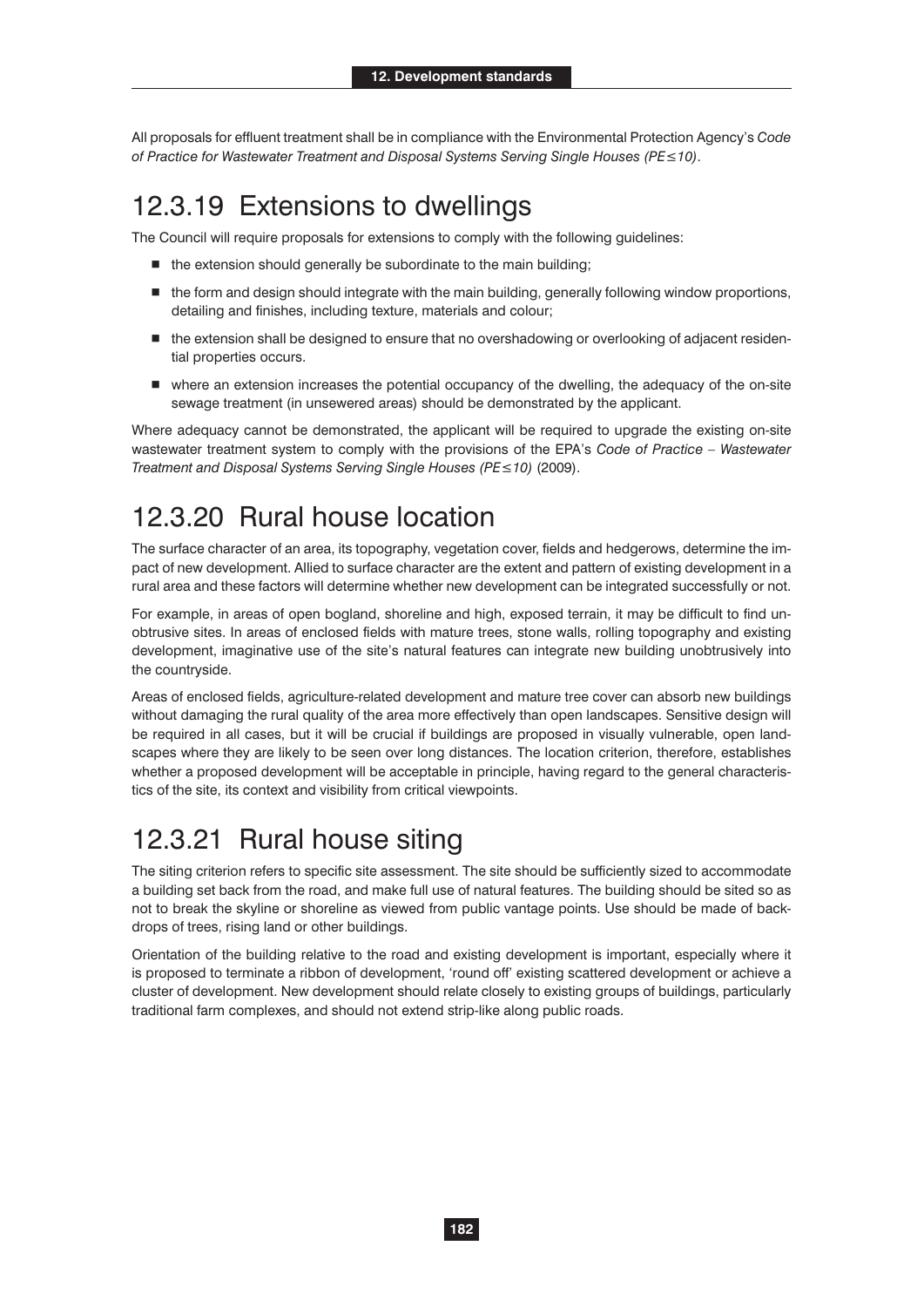#### 12.3.22 Rural house design

The design criterion is aimed at ensuring buildings enhance rather than diminish the visual character of the area.

- The scale, form, massing, proportions and detailing of a development must be assessed in relation to the character of the location, the existing pattern of development and existing site features.
- Building styles that are acceptable in an urban/suburban setting are often alien to a rural setting.
- Whilst there is no absolute requirement to apply any particular style, modern or traditional, buildings should be simple in terms of elevational treatment and materials.
- Access roads and driveways should respect the site contours and cross them gently in order to integrate the building with its entrance and site.
- New development should be cut into sloping land and excessive underbuilding or deadwork should be avoided.
- Traditional hedgerows or stone walls should be retained in preference to ranch, palisade, paling, postand-wire or other fencing. If a new hedge or wall must be partially or completely removed for the purpose of improving sightlines, a replacement hedge or wall should be erected behind the sightlines. In any planting scheme, indigenous trees and shrubs appropriate to the site conditions should be used.

Often the key to successful integration of new development is attention to detailed design requirements; site management and landscaping are essential to ensure that new development does not appear stark, unfinished and out of character with adjacent vernacular architecture.

When building in the rural environment, the following factors must be considered:

- $\blacksquare$  the effect of the development on the visual amenity of the area;
- interference with views of significant archaeological importance and specific natural features;
- $\blacksquare$  the topography and existing site contours;
- the traditional design, form, scale, and materials used in the area;
- landscaping of the site and integration of existing features (e.g. hedgerows, trees) into the development;
- availability of connections to water and sewerage facilities, and treatment of surface water run-off;
- distance from the road boundary and safety of traffic movement;
- $\blacksquare$  principles of sustainability.

The Council may require daylight and shadow projection diagrams to be submitted in all proposals where buildings of a significant height are involved or where new buildings are located very close to adjoining dwellings.

#### 12.3.23 Site boundaries

The removal of boundary hedges and trees, and replacement with block walls and fencing leads to urban features in a rural environment. It can also have an effect on wildlife and lead to the removal of valuable hedgerows, upon which wildlife depends. The Council will require the retention of natural boundaries (except where roadside boundaries must to be set back in the interest of road safety) and encourage the planting of native trees and hedgerows along all boundaries.

Where setbacks are necessary in the interests of road safety, a natural boundary with native species should be re-established along the new setback line. Whilst hawthorn planting will generally be encouraged, the Planning Authority will have regard to the details set out in the Heritage Council's publication *Conserving and Enhancing Wildlife in Towns and Villages*. Applicants and developers are therefore advised to consult this document and incorporate its recommendations into landscaping plans.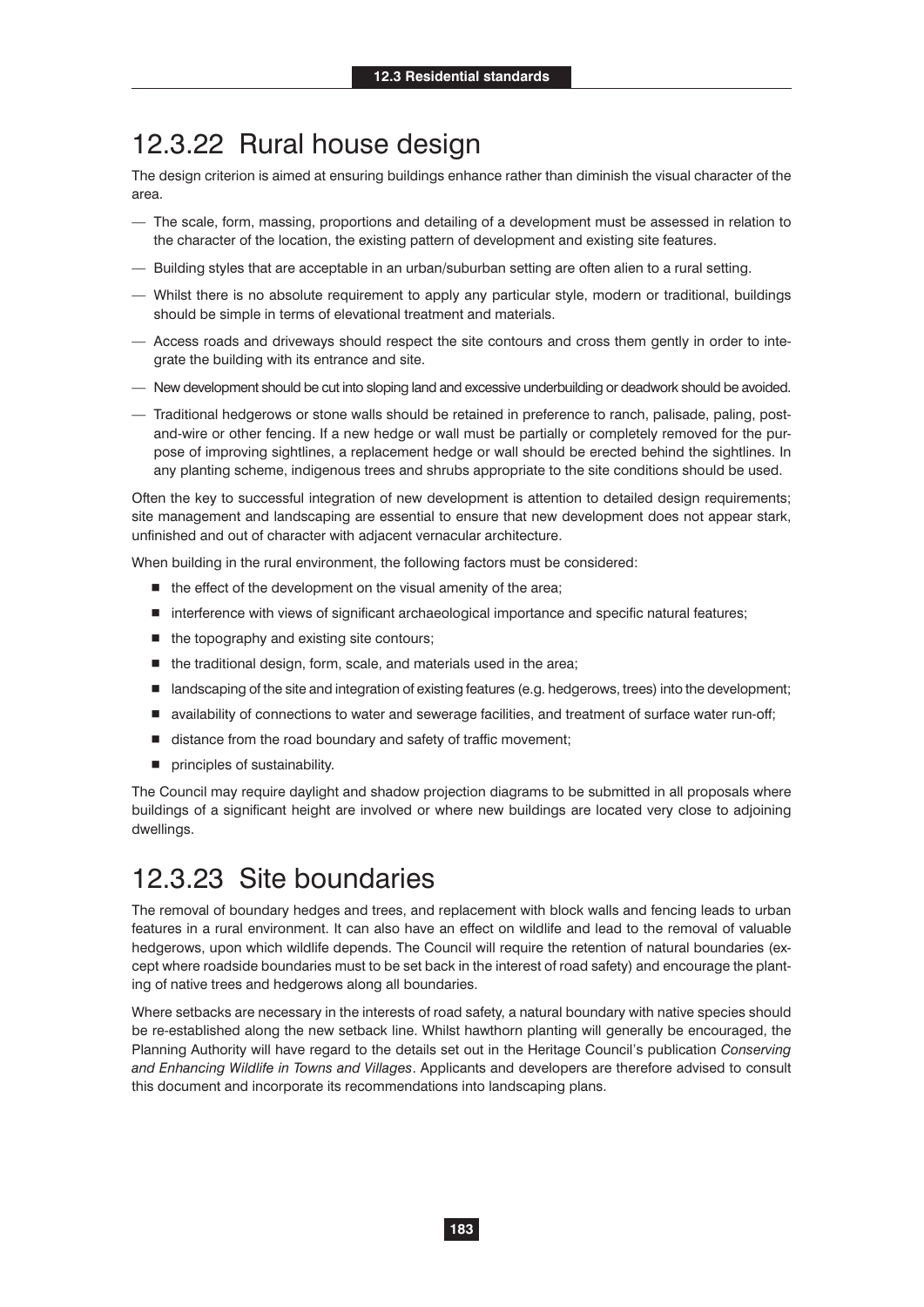# 12.4 Retail, commercial and industrial use standards

### 12.4.1 General principles in assessing retail proposals

In assessing planning applications for retail development, the planning authority will be guided by DoEHLG's *Retail Planning Guidelines* (2005), which identify the following elements:

- adequacy of existing shopping outlets;
- size and location of existing outlets;
- quality and convenience of existing outlets;
- $\blacksquare$  effect on existing communities;
- needs of the elderly, disabled or other persons who may be dependent on local shopping outlets;
- need to counter town/village decline, promote town/village renewal and the optimal utilisation of infrastructural facilities in urban areas.

A retail impact analysis may be required as part of a planning application for retail developments, where the planning authority considers it necessary. Such developments will be assessed as to whether they:

- impact on Sligo City's retail functions;
- support the town centres;
- cause sufficient impact to undermine the quality of the centre;
- diminish the range of activities and services;
- increase the incident of vacancies;
- ensure a high standard of access;
- link effectively with the town centres;
- encourage multi-purpose trips;
- act as a driver of regeneration, with the reuse of inner urban sites.

#### 12.4.2 Permitted locations for shopping facilities

As far as possible, new retail development is to be sited within the town centre or, if no sites are available, immediately on the edge of a town centre, with a presumption against development elsewhere. It is not appropriate for applications for out-of-centre sites to be pursued when the class of goods could quite clearly be sold from within the city centre.

New development should be accessible by a variety of transport modes, including public transport.

#### 12.4.3 Layout and design

The design of proposals for retail development should have proper regard to the relationship with their surroundings and should, if possible, develop and enhance local character. It is recognised that much new development will be of a larger scale than existing facilities. Nonetheless, new proposals will be integrated as much as possible into the existing townscape of the centre.

Designs should avoid presenting blank frontages to streets or being inward-looking. Designs which add interest and variety, and which reflect local context should be encouraged.

The frontage onto a street should consist of the actual retail selling space, to facilitate ease of access for pedestrians. Service yards and car parking should be located at the rear of developments so as to avoid unsightly views. They should normally be placed away from the street frontage and should, wherever possible, maintain existing building lines. They should be well lit and incorporate hard or soft landscaping appropriate to their design and setting.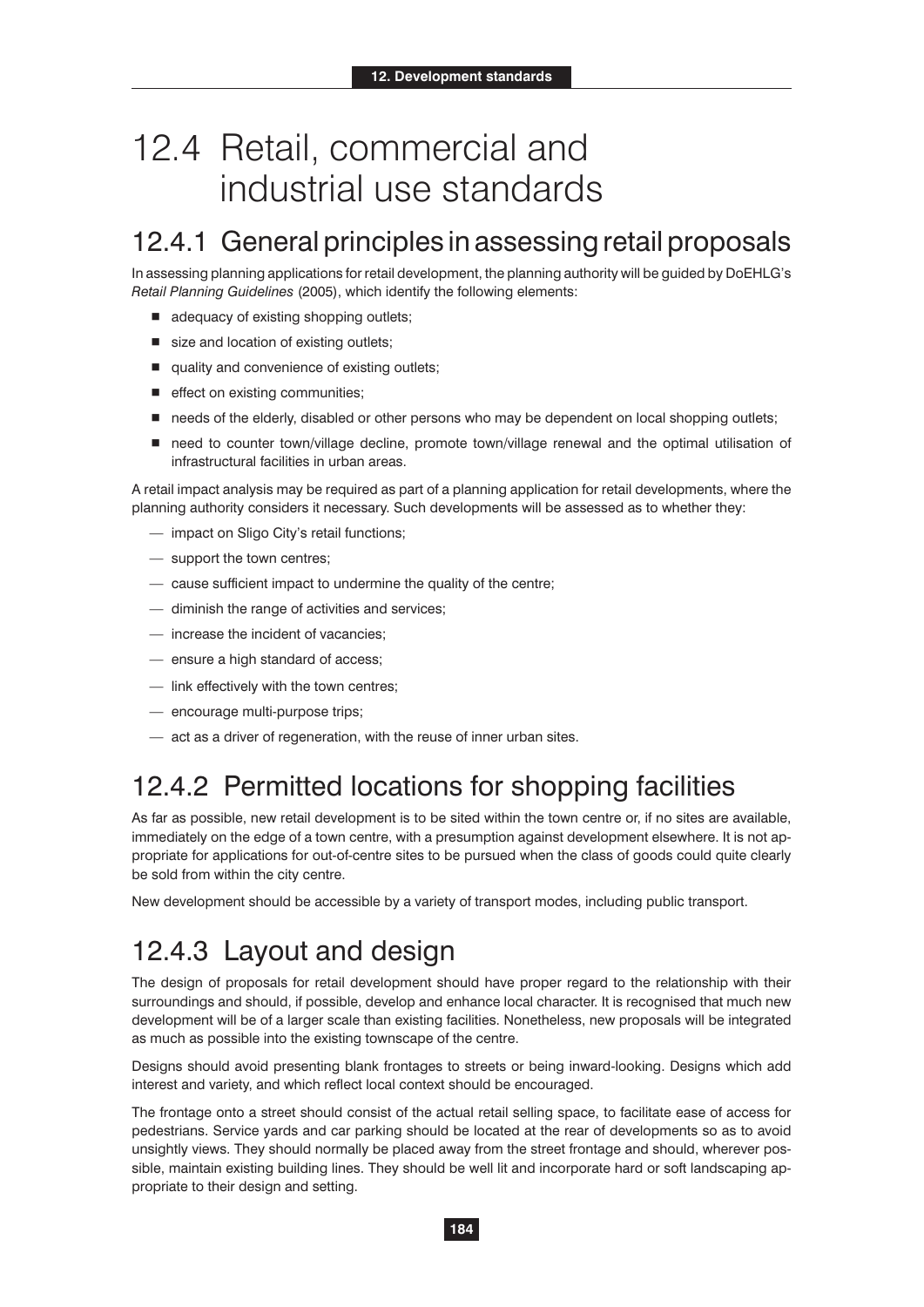### 12.4.4 Shop fronts

The design of a new shop front should relate to the architectural characteristics of the building on which it is situated. New shop front designs must respect the scale and proportion of the streetscape by acknowledging/maintaining the existing grain of development along the street and respecting the appropriate plot width.

Proposed alterations to existing frontages need to be given careful consideration. Traditional shop frontages of character and quality should be retained in normal circumstances. Where existing shop fronts are of no special merit, total replacement is acceptable.

Multiple retailers which have adopted a corporate image will not necessarily be allowed to use their standardised shop front design, corporate colours and materials. Such companies should be encouraged to ensure that their particular fascia takes account of the character of the local area. Compatibility with individual buildings and with the street scene will be considered more important than uniformity between the branches of one company. Name-plates and signage will be required to be constructed in proportion to the façade of the building. Excessive scales or proportions will not be permitted.

The repair, restoration and replacement of shop fronts must be sympathetically carried out to protect the architectural character of the towns and villages. The process of trading through an opening in a building façade without a shop front will not be permitted. The use of loud music or other sound to attract attention to a shop front will also not be permitted.

### 12.4.5 Large food stores

Large food stores generally serve the weekly convenience goods shopping requirements of families. They require large areas of floorspace with adjacent car parking. The majority of this type of bulk convenience shopping is undertaken by car, but a significant proportion of customers visit by other means. Therefore large food stores should be well served by public transport. These stores should be located in accordance with the sequential test, with town centre sites being considered the most suitable locations. Where applications include significant amounts of non-food items, the accompanying drawings should clearly indicate the area to be devoted to convenience goods. As previously indicated, the national floor space cap of 3,000 sq.m. applies.

### 12.4.6 Discount food stores

The sequential test should be applied to this type of development in the same manner as to any other class of retail outlet. Discount food stores should have a high standard of access by public transport, foot and private car.

### 12.4.7 Retail warehousing

Retail warehousing activity relates to the sale of non-food, non-clothing goods. Retail warehousing includes the sale of large goods such as furniture, carpets, bulky white electrical goods, gardening goods, DIY items and toys. The activity may include outdoor display areas and is likely to have considerable car parking requirements.

In order to limit the impact on the vitality and viability of the town centres, retail warehousing must be restricted to selling truly bulky goods (furniture/carpets, bulky white electrical goods, gardening goods, DIY items). Where the range of goods sold from retail warehouses extends to the type of non-bulky durables which are normally sold from the city centre, then there is potential for an adverse impact on the centre.

Items which should be restricted from sale include grocery and food items (including alcohol), footwear, clothing, books, magazines, mobile phones, music (i.e. compact discs, tapes, mini-discs etc.), toiletries, cosmetics, artists' materials, jewellery, gifts, china and leather goods. Conditions will be attached to prevent the sale, by subdivision or change of content, of goods normally sold in city-centre shops where they would thereby compete with the use of the town/city centre to seriously injure its viability. A limit on the range of goods sold will normally be imposed and individual units will be subject to an upper floor space limit.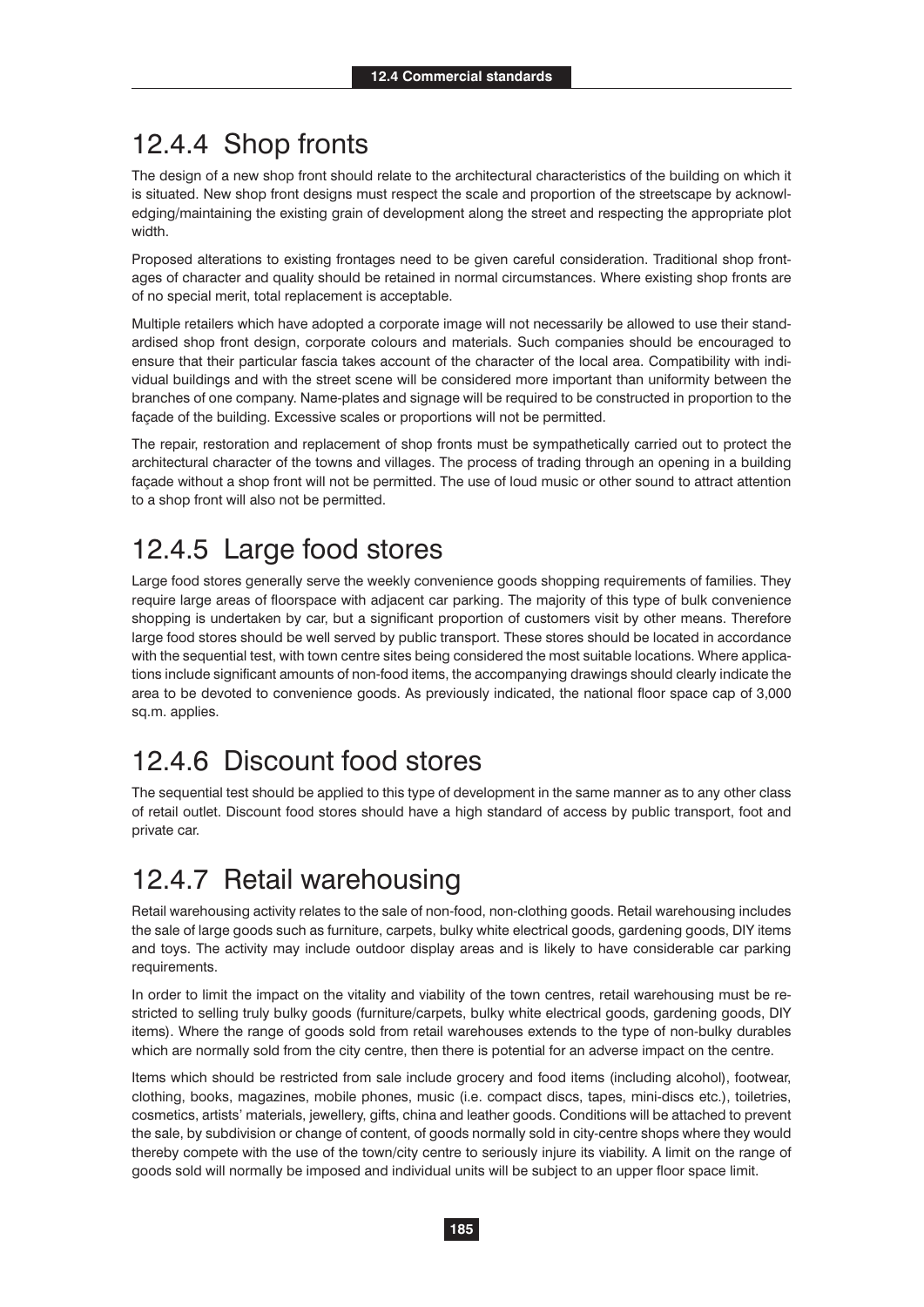Retail warehouse units should ideally be grouped in planned retail parks, in order to minimise the number of trips by car. It is also important that they are limited in scale. Generally, units of less than 700 sq.m. gross floor space are more easily accommodated in town centres and, in any event, tend to sell a less bulky range of goods. Consequently it is appropriate to impose a minimum size condition preventing the construction or subdivision of units into stores less than 700 sq.m. in out-of-centre locations. Individual units should be subject to an upper floor limit of 6,000 sq.m.

The design and layout of retail warehouse units should produce a compact development form, with continuous building lines that provide for integration in urban design terms with adjoining and subsequent developments. Where more than one retail warehouse activity is proposed, shared car parking will be expected.

Parking should normally be provided to the rear of buildings, so as to temper the view of expansive car parks and/or to assist in providing continuous development blocks and building lines expected within a new street form.

A landscaping scheme should be designed as an integral part of the development. A schedule of planting and maintenance should accompany any application. The planning authority will particularly ensure that areas of open car parking are adequately landscaped, both on their perimeter and within, with a combination of trees and shrubs of sufficient density to provide visual relief and make them more attractive.

### 12.4.8 Petrol filling stations and ancillary uses

When considering all applications of this nature, attention should be given to the safety aspects of circulation and parking within the station forecourt. A minimum street frontage of 30 m will be required. A low wall of approximately 0.6 m in height shall be constructed along the frontage, with allowance for two access points, each 8-m wide. No advertising or commercial signage shall obstruct visibility over the site access points or front boundary/wing walls. The pump island shall be not less than 7 m from the footpath/road boundary.

Consideration will be given for the development of small shops selling confectionery, groceries and newspapers. Applications may include ancillary shops of up to 100 sq.m. net sales area, without being subject to the rigours of the sequential test.

Applications in excess of 100 sq.m. should be assessed as if they were independent retail units, in line with the sequential test. The associated filling station is of no consequence in these circumstances, and such proposals should be assessed as if there were no petrol filling facilities present.

All surface run-off from forecourt areas generated on site shall be discharged to adequately designed interceptors in accordance with best practice. Class 1 type interceptors shall be required for all discharges to the local authority surface water drainage system or to surface waters.

#### 12.4.9 Automatic teller machines

The planning authority will strictly control the location of automatic teller machines (ATMs) having regard to the following:

- the need to protect the character of the street, building or shop front into which they are to be incorporated into (especially protected buildings). The design and location must ensure that they are safe and easily accessible. Canopies, signs and logos shall be discretely incorporated into the overall design.
- the provision of ATMs at petrol stations will be encouraged, to facilitate drivers wishing to use them.
- $\blacksquare$  in general, ATMs will not be provided where queuing customers may cause disruption to other pedestrians.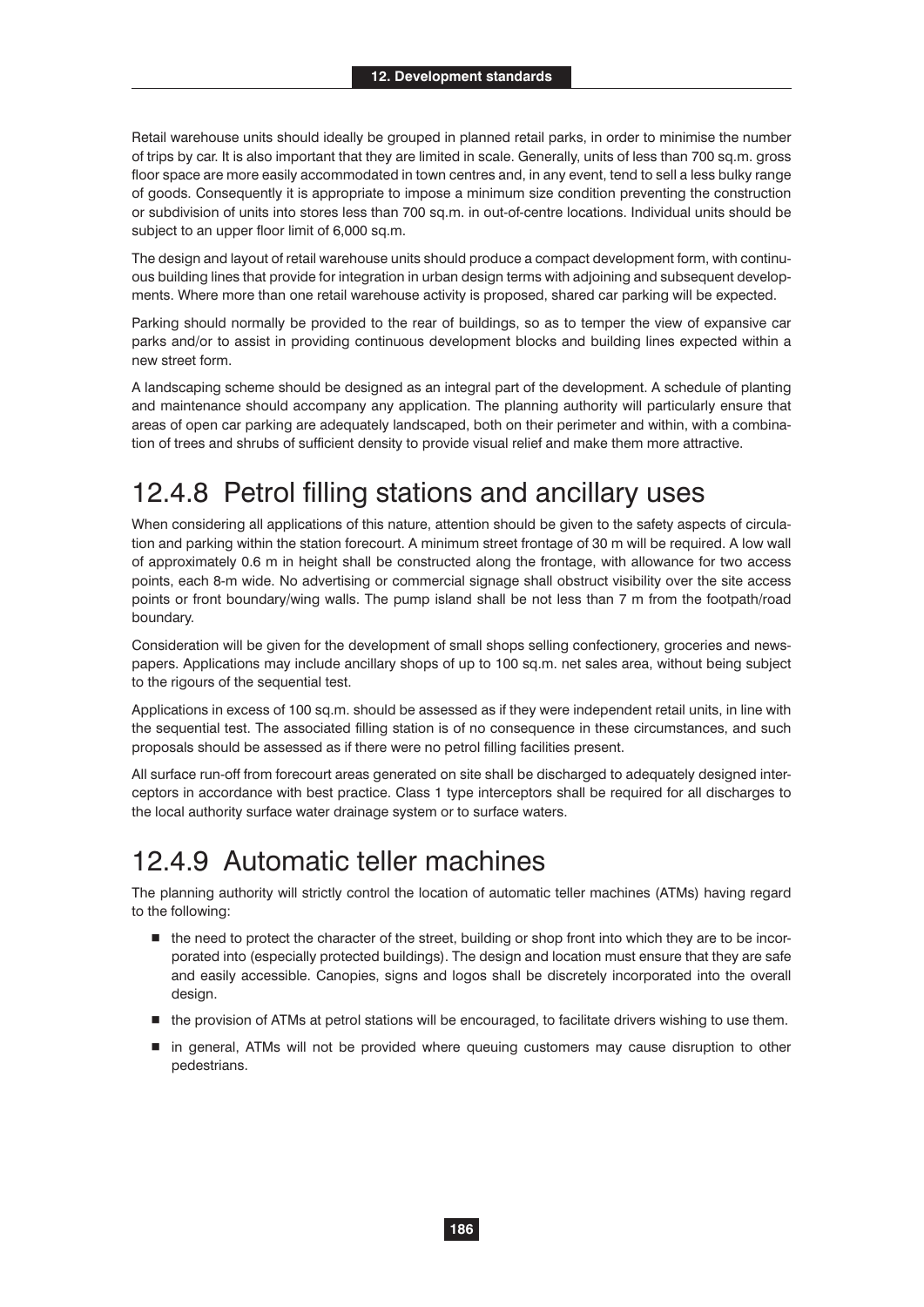#### 12.4.10 Advertising on buildings and advertising hoardings

Generally, advertising should be sympathetic in scale, design, material and colouring, both to the buildings on which it will be displayed and its surroundings, and should not obscure architectural features. Advertising should not interfere with traffic safety and should not obstruct traffic signs.

Sligo County Council will advise potential applicants on acceptable design of advertisements prior to submitting applications. The following are Sligo County Council standards relating to advertising (applicants are advised to contact the relevant Planning office prior to submitting an application):

- where suitable, advertising will be contained within the façade area of the building and will not be permitted above the eaves or parapet level of buildings;
- in general, no projecting signs shall be permitted; consideration will only be given to small-scale projecting signs that are integral to the shopfront.
- the use of hand-painted signs or individual lettering placed on existing shop fronts or placed directly on the façade of a building where no shop front exists will be encouraged;
- internally-illuminated plastic box signs will not be permitted; lighting of signage should be external to the sign.
- $\blacksquare$  the construction of name-plate fascias linking two or more buildings of different architectural design and character is restricted;
- on buildings and structures of historic, artistic and architectural interest, any signage or shop front should either be in character with the structure or should be required to not interfere with the character of the structure;
- where the building façade possesses features of architectural merit/interest, any proposed signage should have regard to or should not interfere with such features.
- the height of signs and advertising on a building will be controlled; high level advertising and advertising on upper floors will be prevented;
- $\blacksquare$  the use of advertising structures will be restricted on public footpaths and on road margins where they conflict with pedestrian or traffic safety;
- finger-post signs for tourist attractions will be permitted where they do not conflict with traffic safety. subject to licensing;
- large advertising hoardings will be discouraged, except in industrial areas where their presence by reason of scale and design is not out of character with the existing environment;
- $\blacksquare$  the number of signs will be limited where it is considered that they would lead to cluttered appearance at a junction or on a building.

In general, advertising hoardings, including three-dimensional signs and tri-visions will not be permitted on or in the vicinity of protected structures or on the front façades of buildings. However, advertising hoardings may be permitted temporarily where they help screen building sites and derelict sites awaiting redevelopment, and where they form an integral part of the boundary treatment of the site.

### 12.4.11 Canopies and awnings

The erection of canopies constitutes a development requiring planning permission. The use of plastic canopies over windows will be discouraged. Where shading of a window display is required, the traditional retractable awning is considered suitable. Scaffold drops will require planning permission.

### 12.4.12 Security screens

The use of metal security grills or shutters will be discouraged. Where it is suggested as essential to use such shutters, these should be open-grilled, and should be affixed to the inside of the window, or preferably behind the display area. The installation of roller shutters is a development requiring the prior grant of planning permission. The use of the public footpath for security stanchions or roller shutter fixings is not acceptable.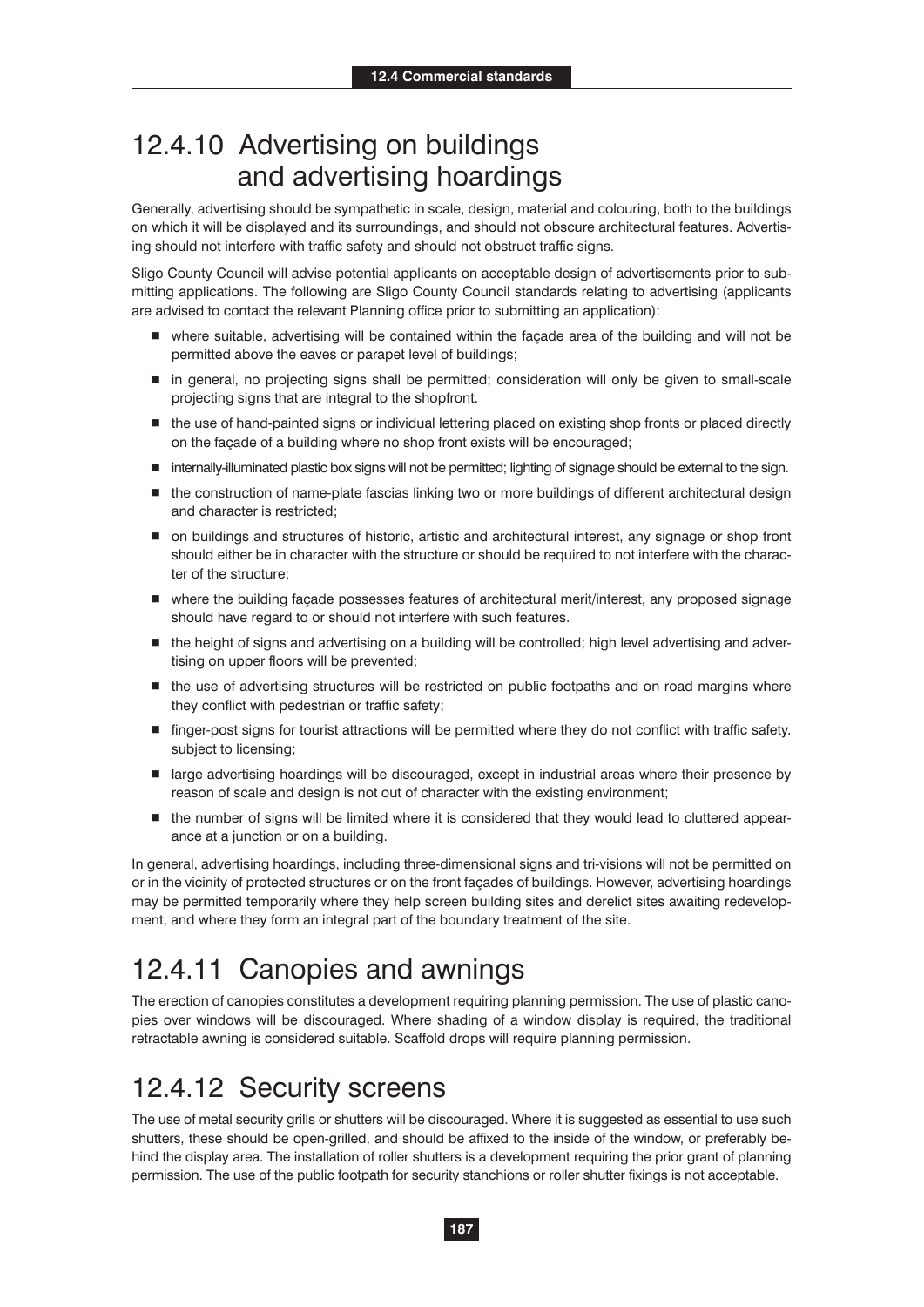### 12.4.13 Illumination and spread of light

If external illumination is proposed, documentation shall be provided that clearly shows that light or glare from such illumination will not adversely affect pedestrian and vehicular traffic or adjacent properties.

### 12.4.14 Use mix

Where commercial developments are proposed, the planning authority may require an appropriate mix of uses, depending on the existing uses of the surrounding area. In general, the planning authority will encourage a mix of uses on upper floors in town and village centres.

### 12.4.15 Bars/night-clubs/disco-bars/ amusement centres

In order to maintain an appropriate mix of uses and protect night-time amenities in Sligo towns, the County Council, through the appropriate use of its development management powers, will prevent an excessive concentration of pubs, bars, nightclubs and hot-food take-aways in any particular area. The Council will ensure that the intensity of any proposed use is in keeping with both the character of the area (i.e. residential, mixed-use, etc.) and with adjoining businesses, when development proposals are being considered. The following issues shall be taken into account in the assessment of applications for the above uses:

- Noise at the boundaries will be carefully monitored and noise insulation measures will be required at the time of the submission of the planning application. Other effects of the development on the amenity of nearby residents must be assessed prior to the granting of planning permission, i.e. general disturbance, hours of operation, car parking, litter and fumes.
- - New buildings must be designed to prevent noise escaping, and with adequate provision for refuse disposal, storage and collection.

The Council will encourage a diversity of uses in town centres throughout the day and evening, and will ensure that proper litter control measures are in place prior to the opening of any premises.

Façade design will be carefully controlled by the planning authorities, in particular the type and degree of advertising signage and lighting. The design shall respect the character of the street and the buildings.

### 12.4.16 Fast-food take-aways

Proliferation of hot-food take-aways will not be permitted in any particular area. Regard will also be had to the impact of hot-food take-aways on the amenities of an area, including noise, odour and litter. The planning authority may impose restrictions on opening hours of such uses as a condition of a planning permission.

### 12.4.17 Open-air concerts

In considering applications for open-air concerts, Sligo County Council will have due regard to the following: noise and general disturbance, hours of operation, traffic generation, traffic flow and car parking, accessibility, effect on residential amenities of the area, litter control, emergency access, ancillary uses such as fast-food provisions and toilet facilities. The Planning Authority will insist that proper provisions and arrangements in relation to these, and other relevant issues, have been made prior to the granting of permission.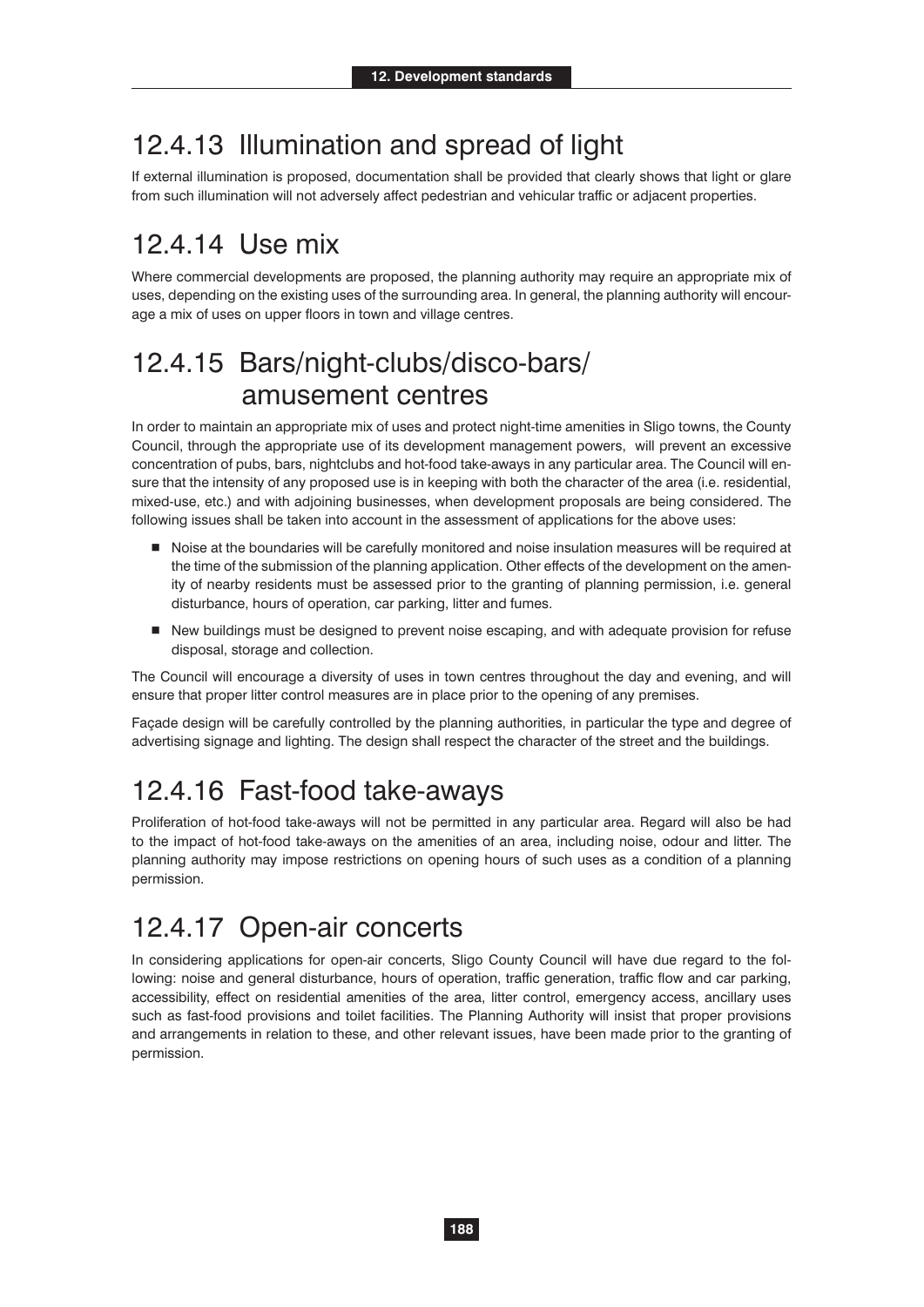#### 12.4.18 Offices

The local authority will encourage over-counter office development to locate in the town/village centres. The use of vacant or under-utilised upper floors for office development will be encouraged. Outside the centres, applications for office development will normally be considered within the areas zoned for business/enterprise/industry (BUS) and community facilities (CF).

Change of use from shops to offices in the town/village centre will not normally be permitted, except in exceptional circumstances. There will be a presumption in favour of the granting of planning permission for the conversion of offices, currently in former dwellings, back to residential use.

All new office developments outside town/village centres will be required to provide a minimum of 10% open space. Where offices are proposed on lands zoned for business/enterprise/industry, such development will be required to provide a minimum of 10% open space in addition to a minimum 6-m strip of landscaped open space along all roads.

#### 12.4.19 Industry, wholesale and repository warehousing development

Industry, wholesale and warehousing activity will normally only be permitted on lands zoned for business/ enterprise/industry (BUS), as outlined in the development control matrix. Special consideration will be given to such developments where they would contribute to the urban renewal of an area or where they would make a significant contribution to the urban character.

Warehousing in this context is essentially for storage or wholesale and as such differs from retail warehousing. In terms of class of use, as outlined in the Planning and Development Regulations (Part 4), retail warehousing falls within Class 1, and the latter within Class 5.

Adequate space must be available for on-site storage of materials and refuse, loading and unloading, and on-site circulation and parking. Adequate provision should be made for storage of goods and materials within the building or else in a designated storage area.

A landscaping scheme for the site shall be required. In the case of developments for two or more buildings, a uniform design for boundary fences, roof profiles and building lines is essential.

A minimum open space requirement of 10% will apply. The open space should be provided such that it may function as an effective amenity area. In situations where effective open space cannot be provided on site, a contribution will be payable in lieu of other arrangements, similar to that employed in the provision of open space in residential areas. An industrial development should present a pleasant aspect helped by tree planting, the judicious placing of advertisement structures, screening of open storage areas and unobtrusive loading and parking space.

Access roads to industrial estates will normally have a minimum overall reservation width of 13 m, consisting of a 7-m carriageway, two 1.5-mgrass verges and two 1.5-m footpaths. Main access routes to industrial lands will also be required to provide reservations for cycleways. Generally, the building line must be at least 9 m from the road boundary, with car parking provided to the side or rear of the building. There shall be a minimum landscaped/planting strip on all principal road frontages.

#### 12.4.20 Waste disposal

Adequate storage must be provided for the three segregated waste types (organic, recyclable and landfill waste) and waste management facilities commensurate with the scale of the development must be incorporated. Bin storage facilities should be secure from vandals, scavengers and vermin and should not create a nuisance to adjoining buildings.

Waste collection points shall have adequate access to provide for loading and further division after recycling on site, in order to facilitate the achievement of high recycling levels, as specified in the Waste Management Plan.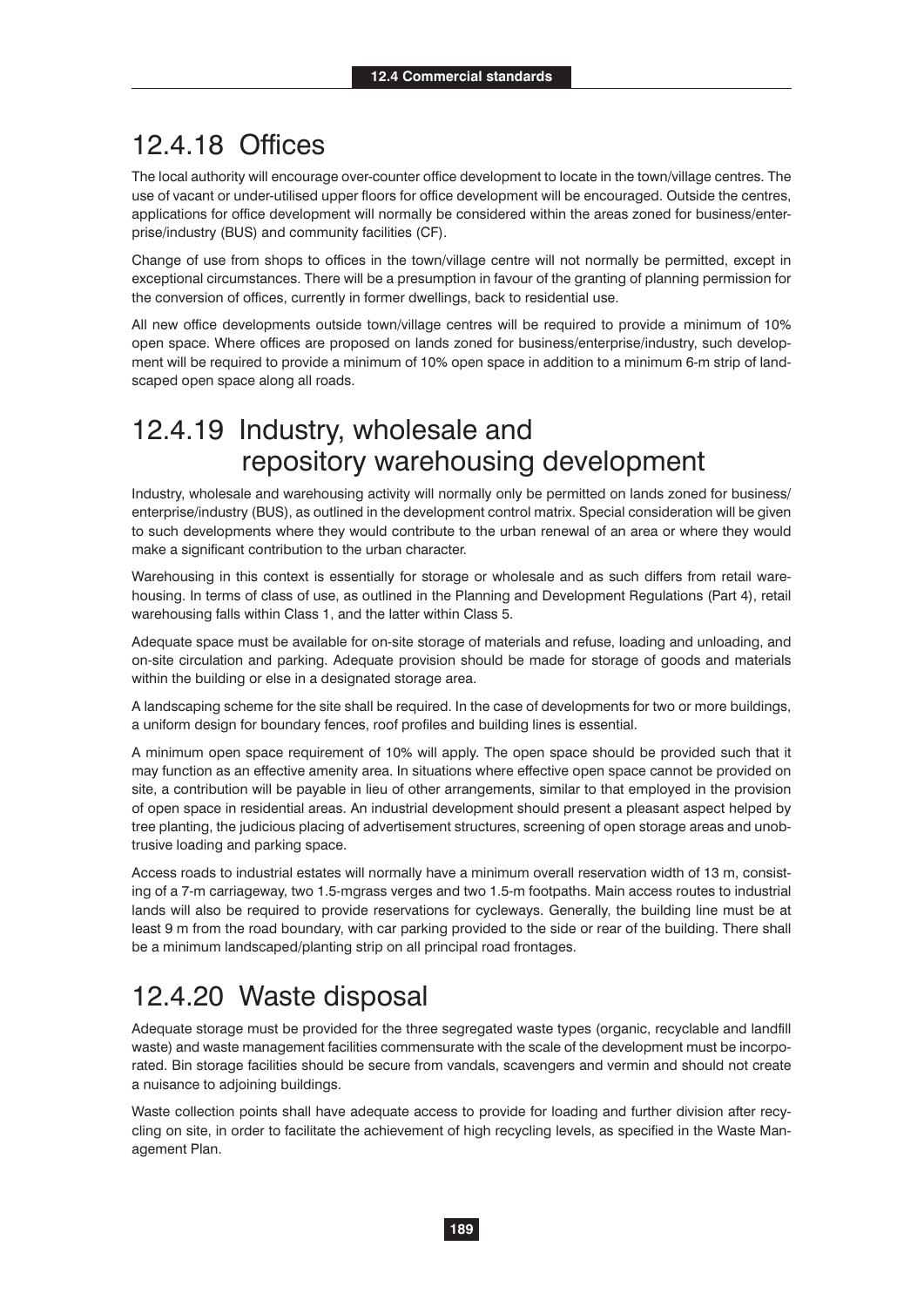# 12.5 Community facilities standards

#### 12.5.1 Schools

It is estimated that one primary school requires a catchment of between 1,200-1,300 dwellings. Site requirements for a primary school are in the region of 2.15–3.0 ha.

Provision should be made in schools for a range of organised sports facilities, for car parking and for drop off and collection facilities.

Schools will be encouraged to locate in the vicinity of town and village centres.

### 12.5.2 Childcare facilities

In line with the *Childcare Facilities - Guidelines for Planning Authorities* (DoEHLG, 2001), the Planning Authority will require the provision of one childcare facility (including crèches, playschools, nursery and Montessori schools) with places for 20 children for each 75 dwellings, having regard to the existing geographical distribution of childcare facilities and the emerging demographic profile of areas. In appropriate circumstances, the Planning Authority will require the provision of a multi-purpose community facility, including but not limited to childcare sercives.

Town and village centres are considered suitable for the location of these facilities. Applications for crèches and playschools in the proximity of a new or existing place of work, such as in a business/enterprise area, will also be favourably considered. Crèches and playschools will be permitted in areas where they will not cause hazard due to traffic congestion or adversely affect the amenity of adjoining residences. They should generally be provided alongside through-routes as opposed to culs-de-sac. Proximity to public transport nodes will also be favoured in the interests of sustainability.

Applications for childcare facilities will be assessed in accordance with the following criteria:

- $\blacksquare$  details of the proposed opening times
- $\blacksquare$  proposed number and age range of children
- **proposed number of staff**
- internal floor area devoted to use, excluding areas such as kitchens, toilets, sleeping and other ancillary areas
- details of external play areas and management of these areas
- car parking arrangements, for both parents and staff members
- $\blacksquare$  local traffic conditions
- **E** convenience to public transport nodes
- $\blacksquare$  the level of existing childcare provision and the demand for childcare facilities in the area
- $\blacksquare$  effect on the amenities of adjacent properties
- $\blacksquare$  potential for linked trips in the proposed location due to the existence of other public, commercial and community facilities in the vicinity.

All applications for crèches or pre-school facilities shall be required to comply with the HSE and Government guidelines.

#### 12.5.3 Care facilities

A change of use from residential to a care facility, to care for more than six persons with an intellectual or physical disability, will require planning permission and will be dealt with sympathetically, considering factors such as accessibility, traffic, safety and proximity to community and shopping facilities.

Single-storey detached houses with adequate private and secure open space and on-site parking are the preferred locations for such uses.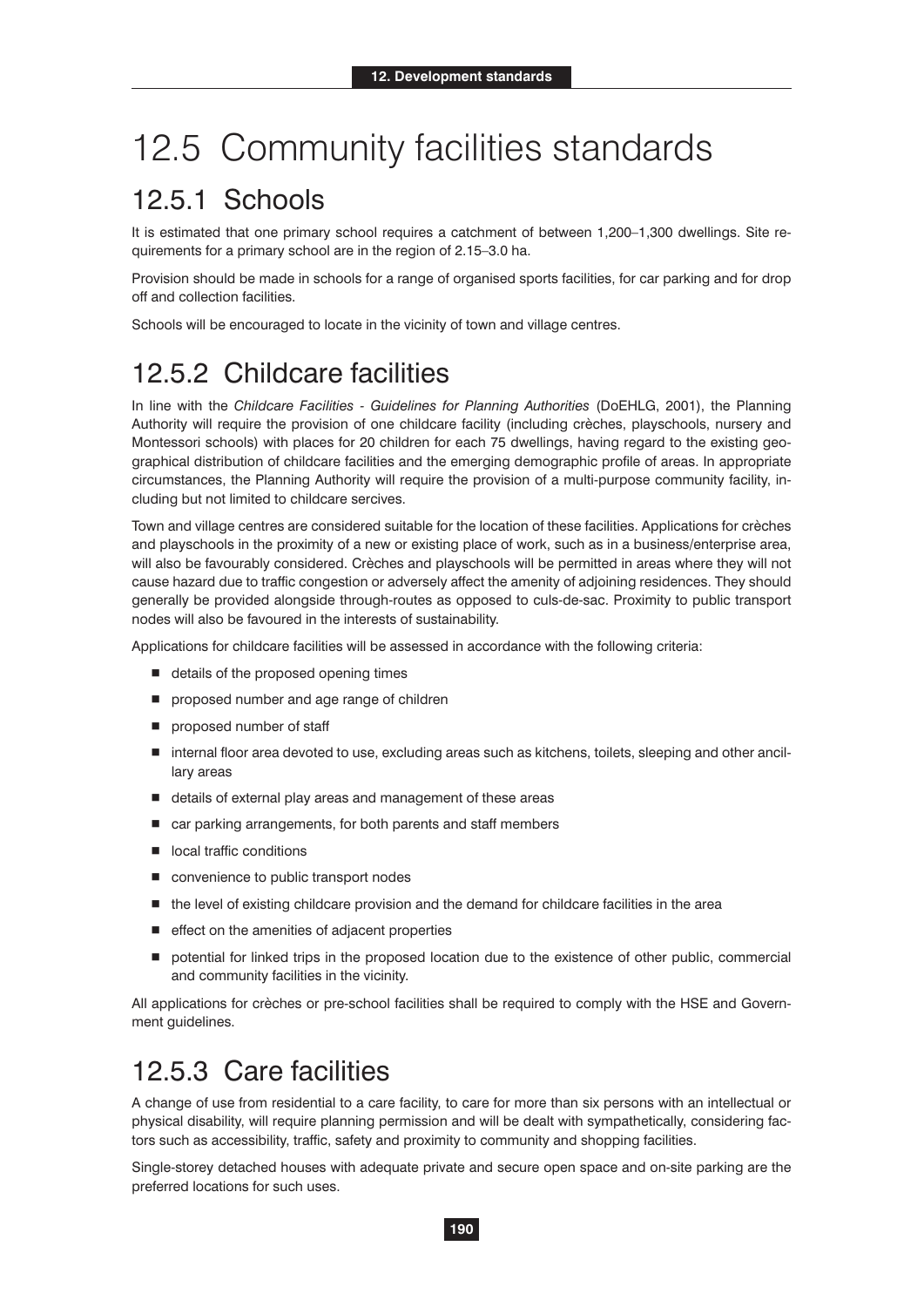#### 12.5.4 Nursing homes

Permission for change of use from a residential dwelling to a nursing home will only be granted in cases where such a use would not be detrimental to the amenities of adjoining dwellings, would be of an appropriate size and scale for the area, and where the building can be adapted to provide a satisfactory level of accommodation. Other factors to be considered include the adequacy of off-street parking facilities, satisfactory private open space, and proximity to local services and facilities.

# 12.6 Roads, access, circulation and parking

#### 12.6.1 Road standards and circulation

A legible hierarchy of roads within residential developments should be created, from distributor roads, link roads, and access roads, to culs-de-sac, where appropriate. In general, road layout should comply with Recommendations for Site Development Works for Housing Areas (1998).

Roads should be designed to reduce the impact of the car and encourage walking/cycling for local trips. To reduce the dominance of the car in the street, a number of measures can be taken at the design stage:

- minimise the length of straight stretches of road/encourage short straight streets with staggered T-junctions;
- introduce speed-regulating curves;
- **n** promote shared surfaces for vehicles, pedestrians and children at play;
- introduce different surface materials and colour variations;
- $\blacksquare$  emphasise the design of entrance treatments and use of pinch points;

Allowances should be made for the requirements of service and emergency vehicles. These will require access to pedestrianised streets, and will require sufficient room to turn in cul-de-sacs. Alternative layouts in the form of home zones and innovative layouts will also be encouraged.

#### 12.6.2 Access to the road network

It is the National Roads Authority's policy to avoid the creation of new access points or the generation of increased traffic from existing accesses to national roads to which speed limits greater than 50 km/h apply.

In accordance with this national policy and in the interest of safe traffic flow, it is the policy of the Council not to permit any new means of access along national roads N4, N15, N16, N17 and N59 outside the 50 km/h speed limit, in accordance with the DoEHLG publication *Spatial Planning and National Roads (Draft) Guidelines for Planning Authorities*, in order to protect these roads. Limited exceptions may be considered as follows, provided the proposed access can be shown not to cause a traffic hazard:

- the provision of a new house where the existing inhabited dwelling is substandard and in need of replacement. The replacement house should generally be located immediately adjoining, or on the site of the former dwelling.
- where a house is required by a farmer or a member of the farmer's immediate family, engaged in fulltime employment on the family farm, and where there is no alternative access from another public road, planning permission may be granted provided any new development is clustered around the existing farm residence.
- the creation of a new access not involving additional development, which leads to the elimination of a traffic hazard arising from an existing authorised use.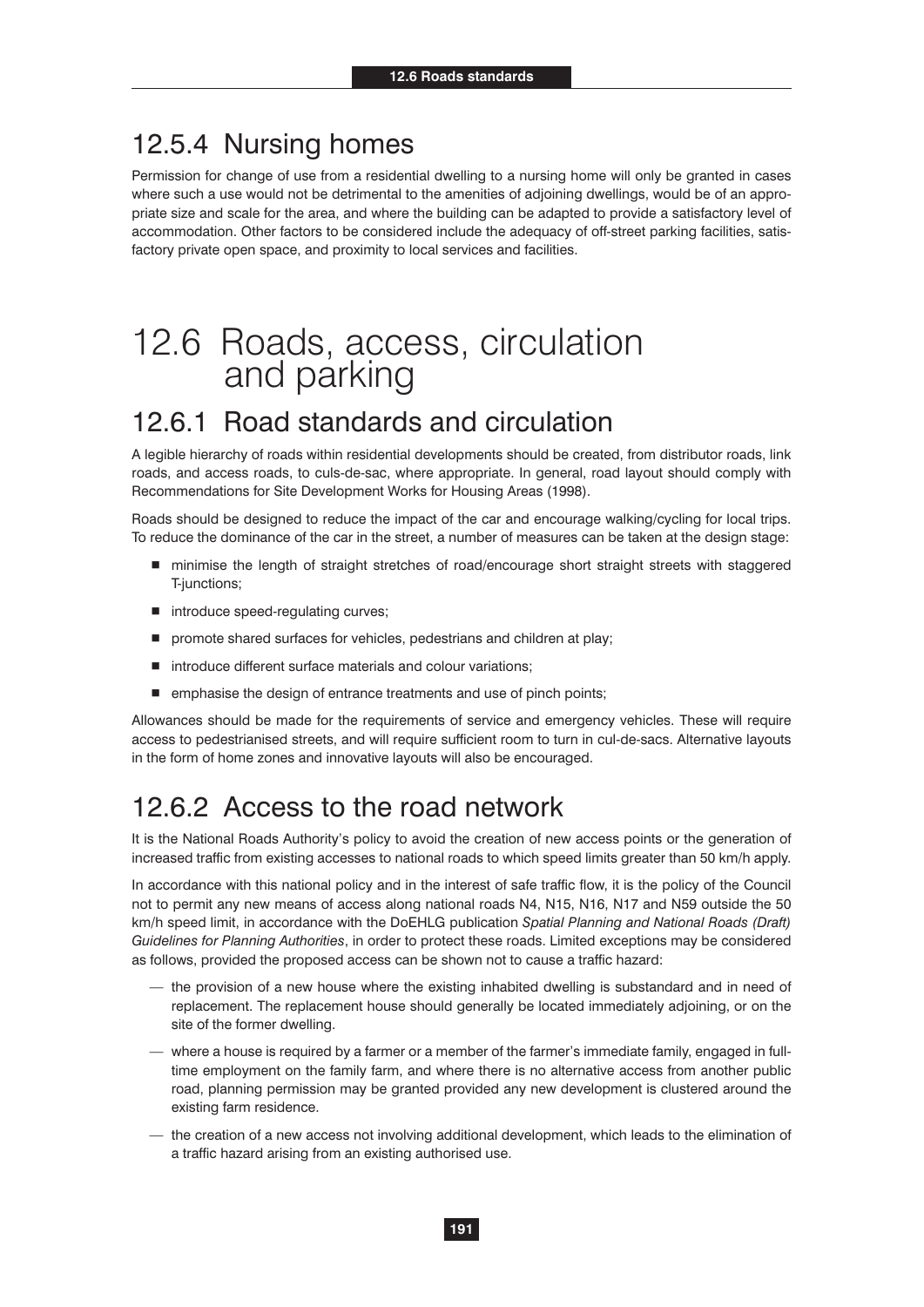— industrial or commercial development of national or regional strategic importance will be considered where it is locationally tied to a fixed resource or where it will have a major beneficial effect on the development and economy of the surrounding area. Where new industrial or commercial development is not an objective of the Development Plan, such development will be considered only in exceptional circumstances (as per the *Spatial Planning and National Roads (Draft) Guidelines for Planning Authorities* – Section 2.5) on the basis of a masterplan or local area plan prepared in consultation with the National Roads Authority.

These exceptions shall apply only subject to the condition that any such access does not conflict with any other restrictions contained in the Plan, and that the proposed access can be shown not to cause a traffic hazard.

The protection of the national road network also extends to associated junctions on the network.

Some development proposals will generate significant additional trips/travel, with potentially serious implications for the capacity and safety of the road network. In these cases, applications shall be accompanied by:

- a Traffic and Transport Assessment (TTA), in accordance with the DoEHLG/DoT/DTO publication *Traffic Management Guidelines* and the NRA's *Traffic and Transport Assessment Guidelines*,
- a Road Safety Audit (RSA), in accordance with the NRA's *Design Manual for Roads and Bridges* and Department of Transport guidelines.

The planning authority and/or prescribed bodies will assess the need for submission of such studies on a case-by-case basis.

#### **Noise**

In order to mitigate the noise impacts on developments within the zone of influence of existing or planned national roads, the requirements of the Environmental Noise Regulations (S.I. No. 140 of 2006) shall be adhered to in the design of relevant development proposals

#### 12.6.3 Sightlines and visibility standards

#### **Entrances**

Vehicle entrances and exits must be designed to avoid hazards to pedestrians and passing traffic. Where a new entrance onto a public road is proposed, the local authority must consider traffic conditions and available sight lines. Generally, no more than two vehicular entrances will be permitted to any commercial or industrial property, each not exceeding 7.5 metres in overall width. The pavement shall be dished and reinforced.

The widening of a means of access to a public road requires planning permission where the road is more than 4 metres in width.

The minimum sight distance required for entrances onto roads shall be in accordance with the NRA's Design Manual for Roads and Bridges, which are broadly as shown in Table 12.B. The sight distances are measured to the near-side edge of the carriageway in both directions from a height of 1.05 m above the ground and from a point 3.0 m back from the edge of the road.

| Table 12.B Minimum required sight distances |  |  |  |  |
|---------------------------------------------|--|--|--|--|
|---------------------------------------------|--|--|--|--|

| Maximum speed on road   | $100$ km/h         | 85 km/h            | 70 km/h    | 60 km/h         | $50$ km/h  |
|-------------------------|--------------------|--------------------|------------|-----------------|------------|
|                         | $(62 \text{ mph})$ | $(53 \text{ mph})$ | $(44$ mph) | $(37$ mph)      | $(31$ mph) |
| Sight distance required | 215 m              | 160 m              | 120 m      | 90 <sub>m</sub> | 70 m       |

All developments providing for access onto public roads must show that the access proposed will not create a traffic hazard or interfere with the free flow of traffic along such roads. The availability of adequate sight distance along the road from the proposed access point is the crucial requirement for road safety.

The minimum sight distances required for entrances onto roads shall be in accordance with NRA's *Design Manual for Roads and Bridges*. New entrances must provide for a surface water disposal system to ensure that no surface water is discharged onto the public road and, where roadside drains are affected, adequate provision for piping such drains shall be made to the satisfaction of the Council.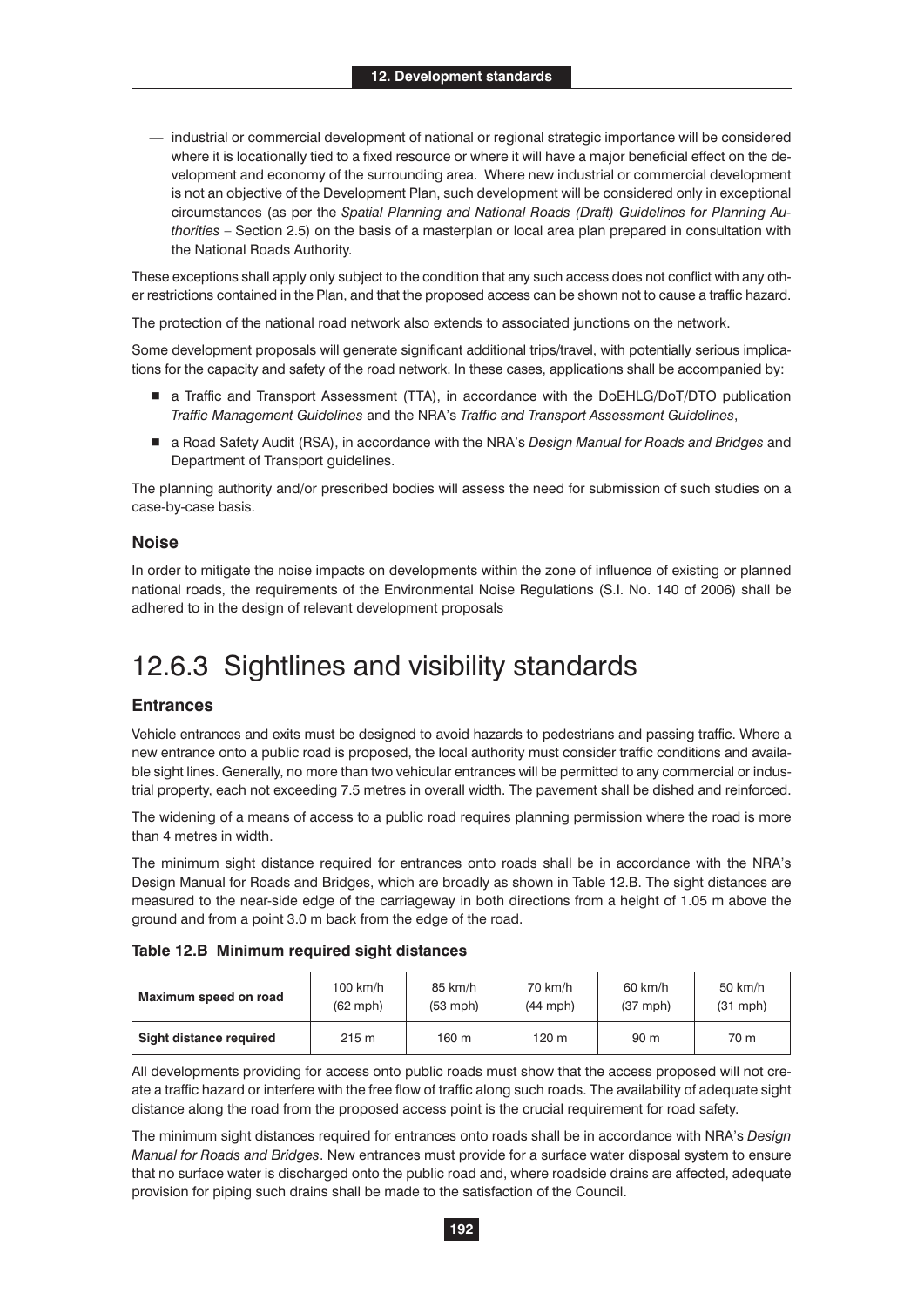#### 12.6.4 Car parking requirements, layout and design

Requirements for numbers of car parking spaces are set out in Table 12.A (see Section 12.3 of this Plan).

In dealing with planning applications for change of use or for replacement buildings, an allowance may be given for the former site use in calculating the car parking requirements generated by new development as extra.

Where the provision of on-site parking is not possible, the local authority will require a financial contribution towards the provision of car parking elsewhere by the authority in accordance with Section 48 (17)(c) of the Planning and Development Act 2000 (as amended).

Car parking will generally be located behind the established building line and will be appropriately screened. Where it is necessary to provide parking to the front of a development, the existing boundary treatment will be maintained and additional landscaping required to enhance the visual amenities of the area.

The provision of on-street car parking will be considered in new development areas, where road widths are developed to adequate standards. This provision is designed to facilitate increases in residential densities at appropriate locations.

A greater integration of land use and transportation will be encouraged so as to reduce the generation of trips and thereby reduce the number of car spaces necessary.

The basic dimensions required for the layout of car parking areas are as follows (in accordance with the DoEHLG, Department of Transport and Dublin Transportation Office's *Traffic Management Guidelines* (May 2003):

- minimum size of parking bay 5.0 m x 2.5 m (Note: a minimum width of 2.3 m may be permitted for a long-term bay)
- a minimum width of aisle for 90 degree parking 6.1 m
- a minimum width of aisle for 60 degree parking - 4.9 m
- a minimum width of aisle for 45 degree parking 3.6 m
- a minimum width of aisle for less than 45-degree parking and for parallel parking 3.6 m.

### 12.6.5 Mobility Management Plans

Mobility management's primary aim is to reduce the dependence on private car use and to promote the use of more sustainable modes of transport such as walking, cycling and public transport.

Mobility management aims to mitigate congestion in urban areas by providing for the transportation needs of people and goods in an ordered, planned manner. In doing this, the environmental and economic impacts of travel may be greatly reduced. For larger scale developments, where it is considered that the development may have an impact on traffic in the area, Mobility Management Plans may be requested by planning authorities as conditions.

#### 12.6.6 Loading bays and service vehicles

In addition to the general car parking standards, service parking space will be required for vehicles necessarily involved in the operation of business in such activities as the delivery and collection of goods, the carrying out of repair and maintenance services. Each new premises proposed for office, commercial or industrial use must include, within the curtilage of the site, one or more loading bays of an adequate size to cater for its specific needs and the requirements of the type of vehicle serving the premises.

This requirement may be waived where the planning authority considers that such provisions are too onerous or restrictive given the existing urban design context. In such cases, alternative arrangements may be required, including the possible provision of designated on-street delivery bays at appropriate locations or with restrictions on delivery times.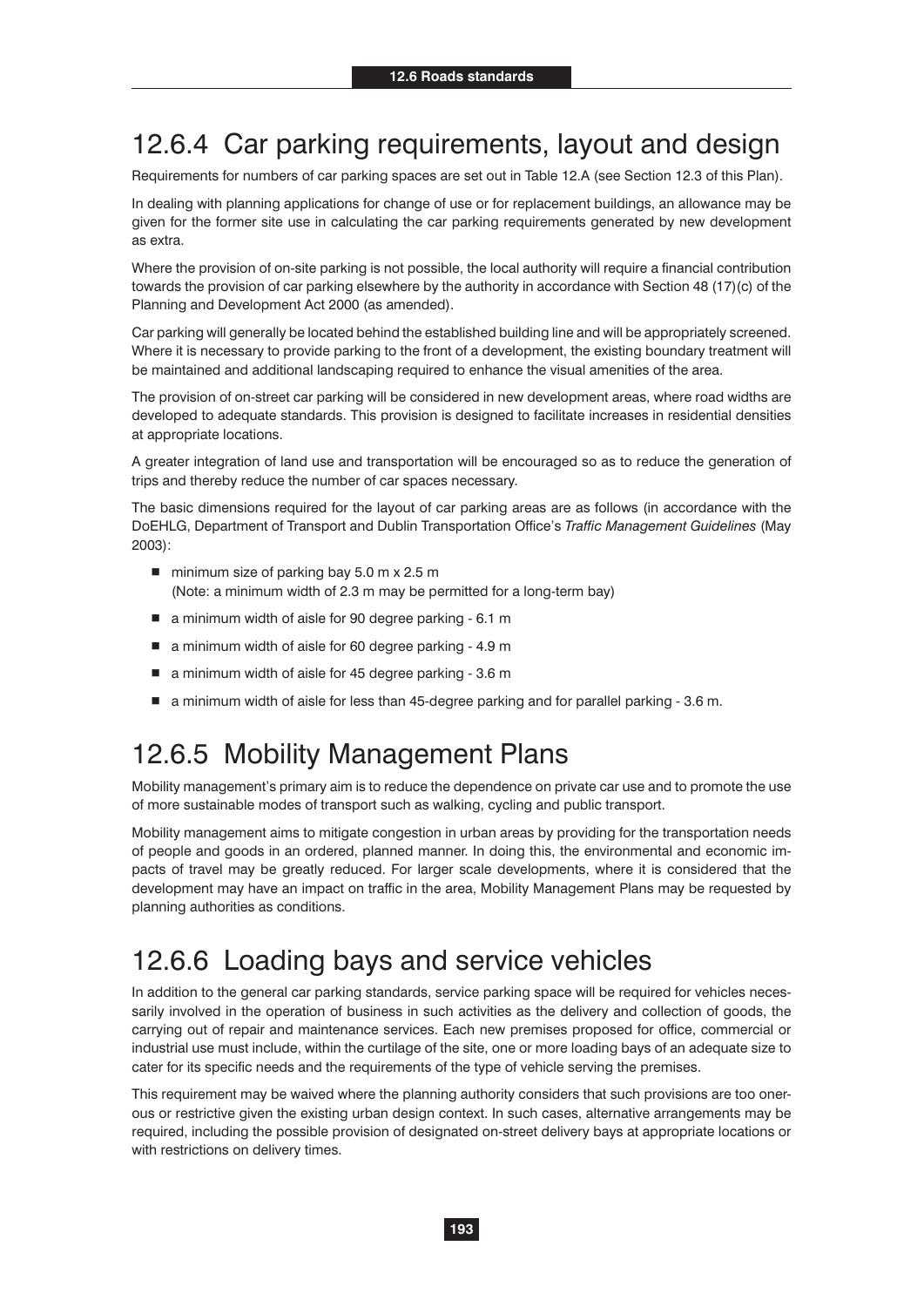#### 12.6.7 Design and layout of parking areas

Parking and service spaces must be located on-site so as to prevent obstruction on-street, and should also be located, where possible, to the rear and side of buildings in such a manner as to ensure minimal injury to the amenity of adjoining premises. Where parking is allowed in sight of the general public, adequate screening or landscaping must be provided to reduce the impact of parked cars.

### 12.6.8 Cycle facilities

Cycle facility standards are to be considered as minimum standards.

Cycle parking standards are divided into long-term parking for staff or residents and short-term parking for customers or visitors. "Sheffield" stands are satisfactory for short-term cycle parking, whereas long-term parking requires secure, covered lockers. Shower and changing facilities, and storage areas for clothing (e.g. waterproofs and helmets) are also required by long-term users.

Cycle facilities shall be provided in conjunction with any new development proposals and the standard requirements are set out in Table 12.A (Section 12.3 of this Plan).

Cycle standards include bike-and-ride provision at bus and rail stations, which is important in encouraging sustainable transport and reducing the land requirement for parking. Prioritised cycle parking should be provided on or close to rail platforms. Where stands cannot be provided on-site, a contribution will be required towards the provision of public cycle stands.

#### 12.6.9 Access for the disabled

Car parking shall be provided for the disabled and mobility-impaired in all car-parking developments, in the most convenient locations for ease of use. Parking for the disabled shall be laid out in a uniform order, designed to help orientation.

The minimum criteria for such parking provisions are detailed in *Building for Everyone - inclusion, access and use*, published by the National Disability Authority in 2003. Special car parking bays for the disabled shall be provided as close as possible to the entrance of premises to be served. Each disabled parking bay shall be clearly marked with the relevant international symbol.

### 12.6.10 Construction standards

The Building Regulations and *Recommendations for Site Development Works for Housing Areas* (DOELG, 1998) shall be consulted for standards in relation to site development works, such as footpaths, roads, sewers, drains and water supply.

#### 12.6.11 Roadside sale of goods and services

Unauthorised parking of vehicles and trailers on national, regional and local roads for the purpose of commercial activity is considered to constitute a hazard to road users and not in compliance with Health, Safety and Welfare at Work Regulations. Accordingly the Council adopt the following approach to such development.

The planning authority will not permit parked vehicles, trailers etc to use the road network within the County for commercial purposes, provision of services or advertising for the sale of individual vehicles. Such development is considered to constitute a traffic hazard to road users.

The Council shall consider the provision of a suitably designed and privately developed commercial vehicle rest stop/park outside of the urban area, subject to the provision of safe access and circulation, suitable public facilities, adequate screening and the compatibility of adjacent land uses.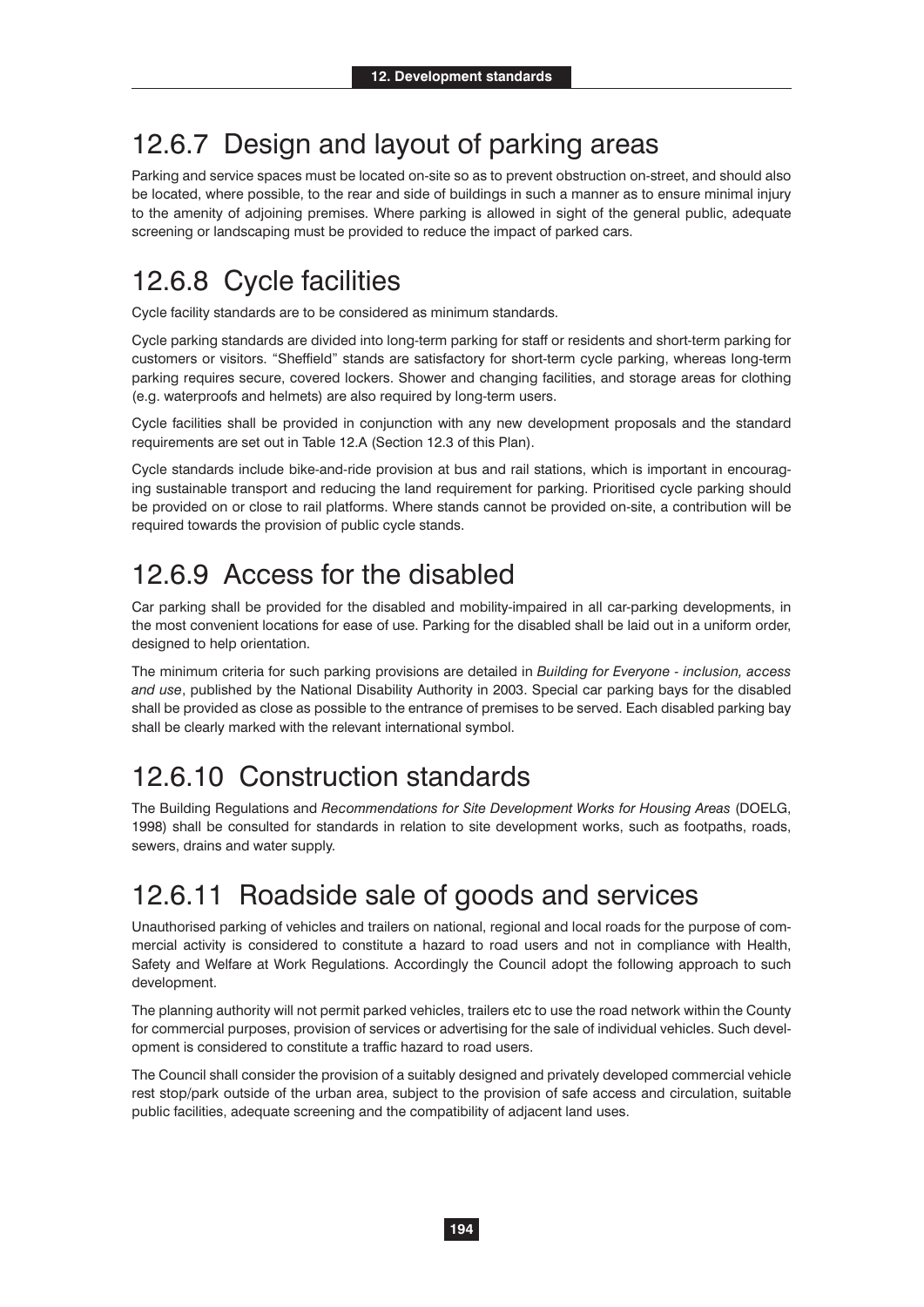# 12.7 Miscellaneous development standards

### 12.7.1 Agricultural developments

The Council will seek to ensure that agricultural activities, including the storage and spreading of slurry, are carried out to the highest environmental standards. Farmers must comply with the requirements of the European Communities (Good Agricultural Practice for the Protection of Waters) Regulations, 2009 or any other documents issued by the Department of Agriculture, Fisheries & Food and Sligo County Council. Farmers shall ensure that there is no unsustainable build-up of nutrients in soils.

Non-exempted agricultural developments will be permitted in rural areas in accordance with location, siting and design criteria as outlined in Sections 12.3.20 to 12.3.22 and will not generally be permitted in the vicinity of towns and villages, where such development could create a visual intrusion into the character of the area or an environmental nuisance. In order to assess the potential impact of agricultural development, planning applications for these proposals should include the following:

- **A.** a completed application form for agricultural developments (available from the Planning Office of Sligo County Council);
- **B.** all information included in the County Council's Guidance *Notes on Agricultural Planning Applications* (available from the Planning Office).

Agricultural developments relating to provision of waste storage infrastructure shall be carried out in accordance with the requirements of the European Communities (Good Agricultural Practice for Protection of Waters) Regulations 2009, in terms of provision of the required 18-week waste storage capacity for the winter housing of livestock.

Agricultural waste storage structures shall be constructed in accordance with relevant Department of Agriculture, Fisheries, and Food technical building specifications.

### 12.7.2 Renewable energy developments

The local authority acknowledges the current need to adopt a more sustainable approach to energy production, through the promotion of facilities such as wind farms, hydroelectric schemes, landfill gas, biogas from sewage sludge and farm slurry, and solar energy.

Alternative approaches will be favoured when considered acceptable in accordance with environmentally sustainable standards and the effects of such developments on the landscape. Some criteria that should be considered at the planning application stage are as follows:

- visual impacts
- noise levels
- $\blacksquare$  impact on environmental designations
- $\blacksquare$  proximity of existing dwellings and land uses
- impact of construction and related site works
- impact on existing walking routes / rights-of-way / public access to the countryside

Such factors, among others, should be considered and discussed with the local authority at pre-planning application stage.

In relation to wind farms, the Council will require detailed information to EIA standard in applications for large-scale installation proposals with significant anticipated environmental impact.

Proposals in or close to pNHAs, cSACs, designated Visually Vulnerable Areas, archaeological sites or urban settlements shall generally be discouraged. The Planning Authority will have regard to the DoEHLG's *Wind Energy Development Guidelines* (June 2006) and any revised guidelines, when considering wind energy applications.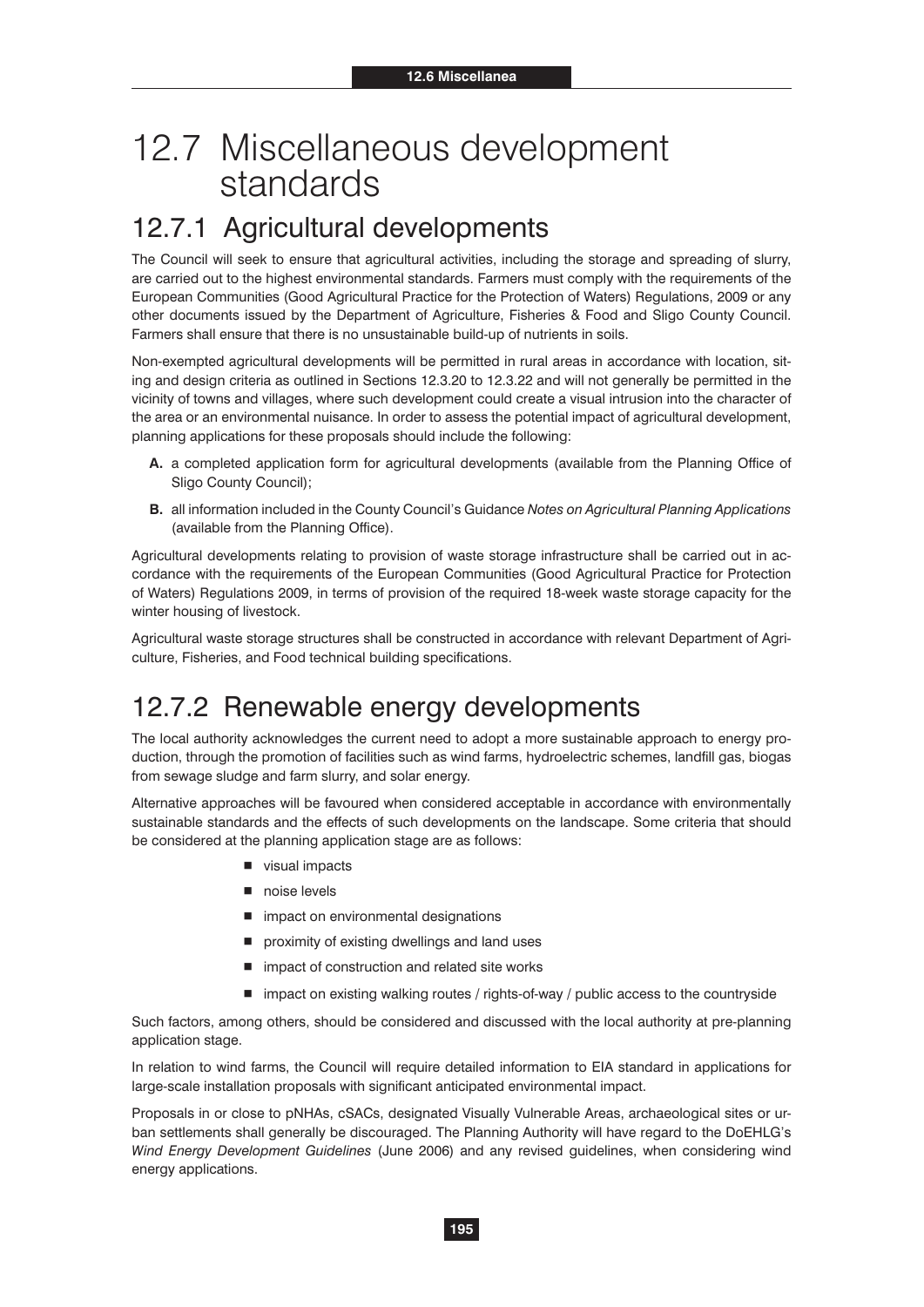#### 12.7.3 Telecommunications

In 1996, the DoEHLG published *Telecommunications Antennae and Support Structures: Guidelines for Planning Authorities*, dealing with telecommunications installations which form part of the requirements for licensed, public mobile telephony and which are considered to be development in accordance with the Planning and Developments Acts. The Planning Authority will have regard to these Guidelines, or any subsequent revisions, when assessing proposals for telecommunications infrastructure.

Telecommunication masts, access roads and associated power lines will be assessed with regard to siting and design criteria, safety and the mitigation of intrusive impacts. The following standards shall apply:

- A. masts will not generally be permitted in designated Sensitive Rural Landscapes, Visually Vulnerable Areas, pNHAs, cSACs or adjacent to Scenic Routes;
- B. masts shall be designed and located so as to cause minimum impact on the landscape and, where possible, should be located within forest plantations.
- C. operators should seek to co-locate their services by sharing a single mast or, if necessary, locating additional masts in cluster form.
- D. in the event of the discontinuance of any mast installations, the mast and associated equipment shall be removed from the site and the land restored to its original condition.

#### 12.7.4 Extractive industry

In April 2004, the DoEHLG's published *Quarries and Ancillary Activities: Guidelines for Planning Authorities*  The Guidelines are also a practical guide to the implementation of Section 261 of the Planning and Development Act, 2000, concerning the control of quarries. The Planning Authority will have regard to these Guidelines when assessing all quarry-related proposals.

Quarry owners and operators will be aware of the public concern to which certain extractive industries can give rise and should therefore take the earliest opportunity to discuss their proposals with the Planning Authority by means of a pre-application consultation. This will facilitate an assessment as to whether the proposed development is in accordance with the relevant policies of the Development Plan for the area, along with other relevant government guidelines and policies.

An Environmental Impact Assessment (EIA) may be required for the proposed development, depending on its nature and extent. The relevant thresholds for the requirement of submission of Environmental Impact Statement (EIS) are set out in Schedule 5 of the Planning and Development Regulations 2001 (Part 1, Class 19 and Part 2, Class 2), i.e. development exceeding 5 hectares in area.

### 12.7.5 Water supply

All water mains and ancillary fittings will be constructed, laid and tested in accordance with the requirements of *Recommendations for Site Development Works for Housing Areas*, Section 4 - Water Supply (DoEHLG, 1998).

#### 12.7.6 Wastewater disposal

All surface water and foul water drainage systems will be designed and constructed in accordance with the Building Regulations (1997) Technical Documents Part H – Drainage and Wastewater Disposal, and in accordance with the *Recommendations for Site Development Works for Housing Areas* (DoEHLG, 1998).

### 12.7.7 On-site wastewater treatment systems

Wastewater treatment systems should be located, constructed and maintained to the highest standards to ensure minimal impacts on water quality and particularly groundwater quality. Accordingly, all applications for planning permission involving the use of an on-site treatment system must contain sufficient information to demonstrate that the proposed development will be environmentally sustainable.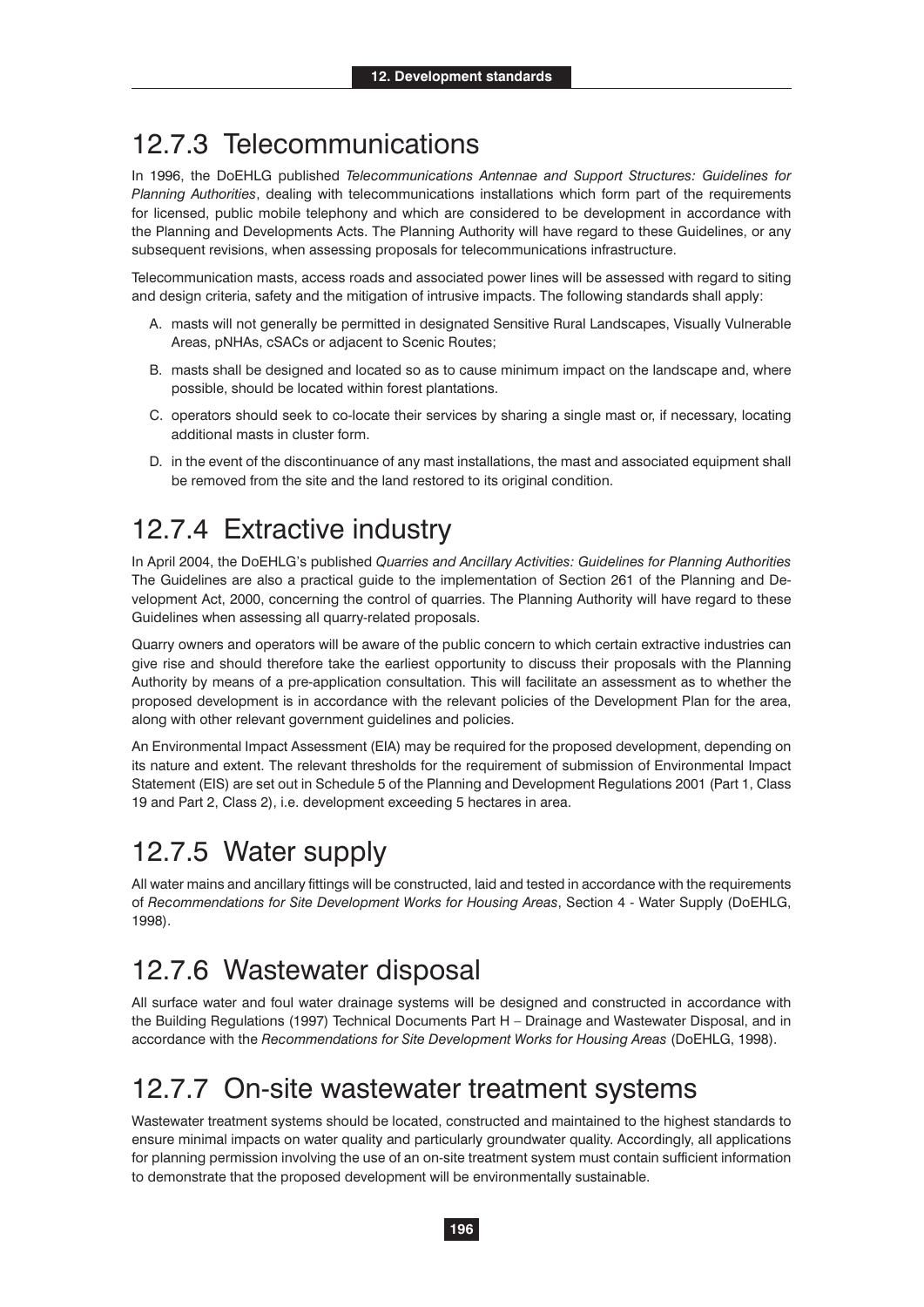All proposals for on-site treatment systems shall be designed, constructed and maintained in accordance with the Environmental Protection Agency's *Code of Practice for Wastewater Treatment and Disposal Sys tems Serving Single Houses (PE≤10) (2009) and/or Treatment Systems for Small Communities, Business, Leisure Centres and Hotels*, as well as any guidance documents issued by the County Council.

Treatment systems for small communities, business, leisure centres and hotels will not be permitted without an adequate, legally-binding contract for the management and maintenance of the system, for the life of the system.

Reed beds/wetlands are not considered satisfactory until national design and installation criteria are agreed.

On unsewered sites, where an extension increases the potential occupancy of a house, the adequacy of the sewerage treatment and disposal facilities should be demonstrated by the applicant. It may be necessary with significant extensions to upgrade the existing on-site wastewater treatment system to comply with the requirements of the EPA's *Code of Practice for Wastewater Treatment and Disposal Systems Serving Single Houses (PE≤10).* 

Site Assessment must be conducted and on-site effluent treatment systems should be designed by qualified persons listed on Sligo County Council's Site Assessor Panel.

When a new urban wastewater treatment plant is constructed or existing plants are upgraded, developments will be required to connect into the plants.

Public wastewater infrastructure must be in place and must have adequate capacity prior to developments being occupied.

Privately operated communal systems and the discharge or disposal of domestic wastewater to surface water bodies will not be permitted.

#### 12.7.8 Surface water drainage

All applications for planning permission shall incorporate proposals for the disposal of surface water. Storm water will not generally be allowed into the foul sewerage network and should be disposed of, subject to suitable treatment where necessary, to available watercourses or through separate surface water drains to independent outfalls. The Council will also promote the use of Sustainable Urban Drainage Systems (SUDS) where there are no positive or natural drainage systems into which to discharge storm water.

When creating a new vehicular access onto public roads, existing roadside drainage shall be maintained by the incorporation of a suitably sized drainage pipe. In these circumstances, each application shall be accompanied by design calculations or appropriate evidence to support the size of pipe selected. In any event, surface water shall not be allowed to discharge onto the adjoining public road from the proposed development.

#### 12.7.9 Flooding and development management

Development management should follow the sequential approach when considering the location of development in areas of risk assessment. Applicants may be requested to submit the appropriate flood risk assessment and the planning authority will take this into account in determining the application.

Flood risk assessments should be:

- **P** proportionate to the risk scale, nature and location of the development;
- undertaken by a competent person, such as a suitably qualified hydrologist, flood risk management professional or specialist water engineer;
- undertaken as early as possible in the particular planning process;
- supported by appropriate data and information, including historical information on previous events, but focusing more on predictive assessment of less frequent or more extreme events, taking the likely impacts of climate change into account;
- clearly state the risk to people and development, and how that risk will be managed over the lifetime of the development.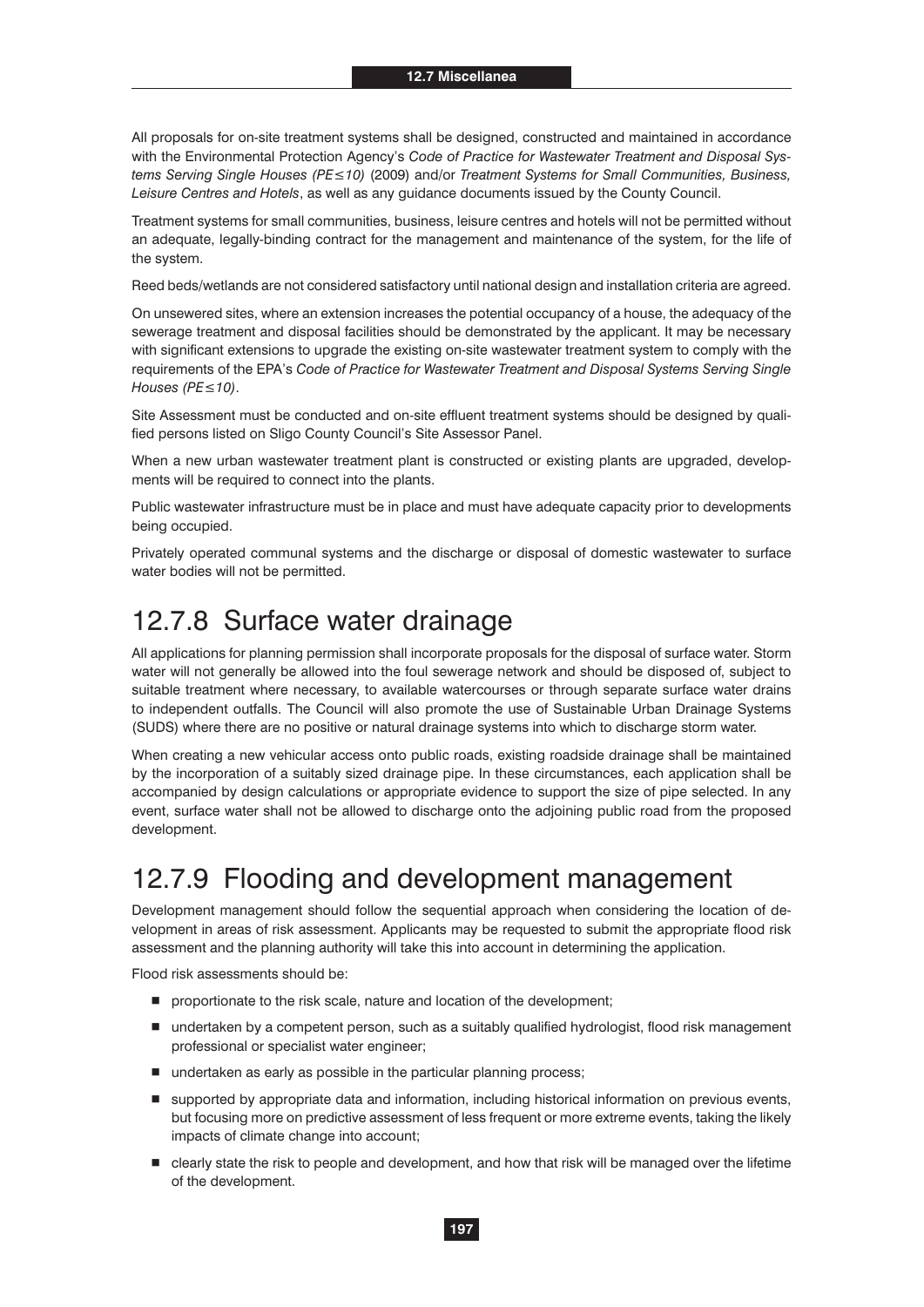### 12.7.10 Construction and demolition waste (C&D)

The identification and provision of facilities for the reception of C&D waste should be integrated into the project planning and design processes. In order to ensure that this occurs, conditions will be included in the permissions granted to particular developments, requiring waste management plans be drawn up prior to the commencement of the development. These plans will be subject to approval by the planning authority, and will include site inspections to ensure that all wastes generated during development are being handled in an environmentally-sound and sustainable manner.

The plans must be carried out in accordance with DOEHLG's *Best Practice Guidelines on the Preparation of Waste Management Plans for Construction and Demolition Projects*.

Any developments on brown field sites should also consider the contents of these guidelines and carry out investigations to determine all possible waste types associated with a sites previous use(s).

#### 12.7.11 Record of Protected Structures / Architectural Conservation Areas

A protected structure is defined as any structure or specified part of a structure which is included or proposed for inclusion in the Record of Protected Structures (RPS). The term 'structure' includes: the interior of a structure, the land lying within the curtilage of the structure, any other structures lying within that curtilage and their interiors, and all fixtures and fittings which form part of the interior and exterior of the above structures.

Where a building is a protected structure or a proposed protected structure, works which are normally exempted from the requirement of planning permission are not exempted development where they would materially affect the character of a protected structure or any element of it which contributes to its special interest.

The alteration of a building or other structure on the RPS, other than an alteration consisting of the painting of any previously painted part of such a building or structure, shall not be carried out without having secured planning permission or a Section 5 or Section 57 declaration of exemption by the planning authority. Planning permission will not be granted for the demolition of a protected structure or proposed protected structure, save in exceptional circumstances.

Any development proposals that would affect the character of a protected structure or a proposed protected structure or the exterior of buildings within an Architectural Conservation Area (ACA) shall be executed to a high conservation standard and shall not detract from their special character, significance or value.

Where an application relates to a development which would consist of, or comprise the carrying out of works to a protected structure, the planning authority will have regard to the *Architectural Heritage Protection Guidelines for Planning Authorities* (DoEHLG 2004). In particular, Section 6.4 of the Guidelines outlines the level and standard of documentation required to accompany a planning application that would affect a protected structure, a proposed protected structure or the exterior of buildings in an ACA. The following should accompany the planning application:

- drawings of elevations of the main features of any building within the curtilage of the protected structure which would be materially affected by the proposed development;
- photographs, plans and other particulars as are necessary to show how the development would affect the character of the structure;
- $\blacksquare$  a written statement including a methodology and works specification describing and justifying the proposed works and the philosophy that informs their methodology;
- $\blacksquare$  photographs sufficient to describe (i) the overall appearance of the exterior of the protected structure, including all exposed sides, its setting and its relationship with surrounding structure; (ii) any interior spaces or features that it is proposed to change; (iii) details of the exterior and interior sufficient to describe the structure's character and materials of construction.
- a conservation impact assessment prepared by a qualified and experienced conservation architect; the assessment should include a report on the condition of the protected structure.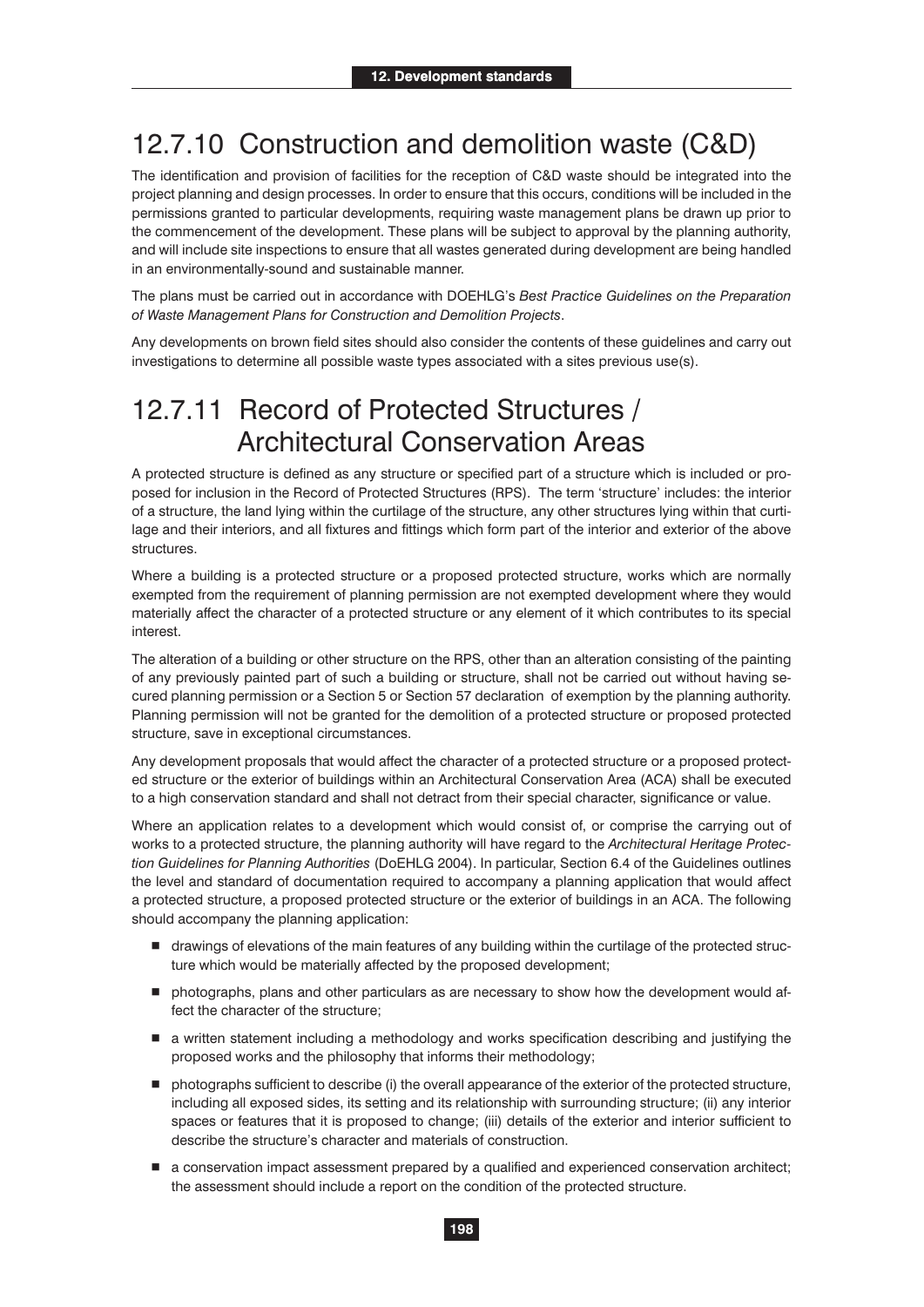The assessment shall be undertaken by a suitably-qualified specialist, where appropriate, detailing the impacts of the proposed development upon the special interest and character of the surrounding architectural heritage. Where buildings are considered as being of national importance, the planning authority will require that any architectural heritage impact assessment undertaken be carried out by a Grade 1 Conservation Architect. The planning authority shall be consulted at an early stage in this regard, in order to determine whether there is a need for such an assessment or for specific mitigation measures.

When assessing planning applications relating to buildings included in the RPS, the planning authority will have regard to the character and any element of it which contributes to the special interest of the structure, to include special architectural, historical, archaeological, artistic, cultural, scientific, social or technical interest.

The planning authority will also have regard to the design, quality and character of surrounding development and the condition (which should be based on a report prepared by a qualified conservation architect and a Structural Engineer with conservation experience) of the protected structure.

Any owner or occupier of a protected structure may ask for a Section 57 declaration from the planning authority, which will set out the type of works, which would or would not affect the character of the structure or of any element thereof, and therefore whether planning permission is required.

#### 12.7.12 Archaeology

It is the policy of Sligo County Council to preserve, where possible, archaeological heritage in situ, in accordance with government policy. Where archaeological heritage is likely to be affected by a proposed development, developers will be advised of their obligations under the National Monuments (Amendment) Act 1994. Developments that impact on archaeological heritage will be treated as follows:

- For recorded monuments, archaeological remains will be preserved in situ in line with national policy. For development that may affect a recorded monument, the developer will be required to submit an archaeological impact assessment, which may also address issues of siting, monument setting, amenity and visual impact as appropriate. Where appropriate, developments affecting recorded monuments will be investigated, recorded and/or preserved.
- Outside of recorded monuments, where, in the opinion of the planning authority, developments would involve major ground disturbances (e.g linear developments exceeding 1 km in length, development greater than 0.5 ha in extent or development proposals in wetland areas), conditions relating to archaeology may be applied.
- The planning authority will require that an archaeological impact assessment and/or archaeological investigations be undertaken by a suitably licensed archaeologist prior to the commencement of development.
- $\blacksquare$  The developer will be liable for the cost of archaeological investigations.
- The planning authority may require the developer to submit a report, prepared by a suitably qualified archaeologist, on the archaeological implications of the proposed development. The planning authority may impose conditions requiring:
	- professional archaeological supervision of site excavations;
	- funding by the applicant of archaeological assessment, monitoring and/or testing;
	- preservation of all or part of any archaeological remains.
- The planning authority may impose conditions which modify the development, in order to facilitate archaeological investigation or preservation;
- $\blacksquare$  The planning authority will encourage the incorporation of, or the reference to significant archaeological finds into development schemes, where feasible. Archaeological monuments should not form part of green space or car parking allocations in proposed developments.
- Developers will be encouraged to supply an archaeological assessment and a method statement outlining construction procedures as part of their planning application.